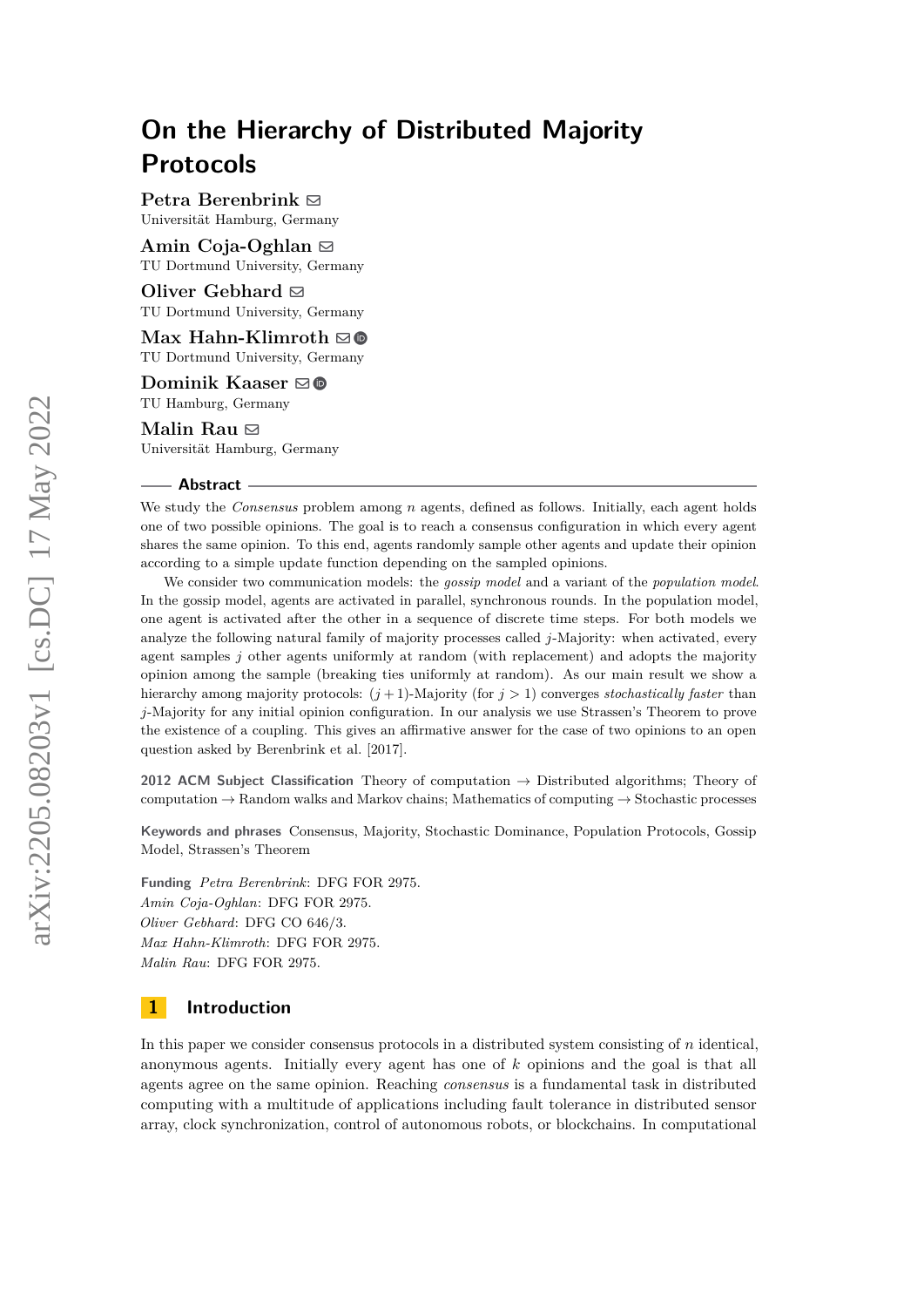sciences, consensus protocols model, e.g., dynamic particle systems or biological processes. In social sciences, consensus protocols have been studied in the context of opinion formation processes among social interaction systems. See [\[8\]](#page-16-0) for a quite recent survey including references and further applications.

We study the simple and well-known class of *j-Majority* protocols [\[10,](#page-16-1) [12,](#page-16-2) [34\]](#page-18-0) in the gossip model  $[8, 9, 18]$  $[8, 9, 18]$  $[8, 9, 18]$  $[8, 9, 18]$  $[8, 9, 18]$  where all agents are activated in parallel rounds. In turn, every agent *u* considers the opinions of *j* agents  $v_1, \ldots, v_j$  sampled uniformly at random (with replacement). It then adopts the majority opinion among the sampled opinions, breaking ties uniformly at random. We are interested in the time it takes until the protocol *converges* to such a consensus configuration. Setting  $j = 1$  yields the so-called VOTER process [\[16\]](#page-17-1). A variant of 2-Majority with lazy tie-breaking is known as two-sample voting [\[22\]](#page-17-2) or the TwoChoices process [\[34\]](#page-18-0), and the 3-Majority dynamics is analyzed in [\[10\]](#page-16-1).

The main idea of majority process with  $j > 1$  is to speed up the convergence time. For the voter process the convergence time is linear in  $n \left[16\right]$  (independent of the number of initial opinions), whereas the convergence time of 3-Majority is  $O(k \log n)$  for  $k (= o(n))$  initial opinions  $[34]$ . In Berenbrink et al.  $[12]$  the authors compare the TWOCHOICES process to 3-Majority. They show a stochastic dominance of the convergence time of 3-Majority over the convergence time of Voter and TwoChoices, assuming *k* initial opinions. For *j*-Majority, they conjecture a *hierarchy* of protocols (see Conjecture 6.1 in [\[12\]](#page-16-2)). In particular, they ask whether one can couple *j*-Majority and  $(j + 1)$ -Majority for  $j \in \mathbb{N}$  such that  $(j + 1)$ -Majority is stochastically faster than *j*-Majority.

In this paper, we settle the matter for the case of  $k = 2$  opinions and prove the existence of such a hierarchy of majority protocols. Intuitively, this establishes that the processes converge *faster* (or at least *equally fast*) for larger values of *j*. Let  $T_i$  be the random variable for the convergence time of *j*-Majority. We formally prove that  $T_{j+1}$  stochastically minorizes  $T_j$ , written  $T_{j+1} \preceq T_j$ , assuming both processes start in the same configuration. Formally, we show that  $Pr[T_{j+1} \ge t] \le Pr[T_j \ge t]$  for any  $t \in \mathbb{N}$ . Our main technical contribution is the formal proof of this stochastic dominance. Our proof has its foundations in quite natural observations regarding the transition properties of the *j*-Majority processes. Similar results for individual steps of the process have been shown, e.g., in [\[32\]](#page-18-1). However, formally proving and maintaining the stochastic dominance over all possible configurations requires a lot of care, and to the best of our knowledge, our result is the first proof of stochastic dominance that covers the entire execution of *j*-Majority for all  $j \in \mathbb{N}$  in the setting with two opinions. To motivate the obstacles we have to overcome, observe that the process is influenced by opposing "forces". Specifically, an agent from the minority opinion must be selected to interact with more than  $j/2$  agents from the majority opinion. The former becomes less likely with increasing majority, while the latter becomes more likely with increasing majority. In the proof we carefully show that these forces balance out in a favorable manner.

In addition, we also prove the stochastic dominance in a *sequential model* where one agent after the other is randomly activated. Note that this sequential model is a variant of the prominent *population model* [\[4\]](#page-16-4), where in each time step a *pair* of agents interact. Finally, we show for 3-Majority in the sequential model an asymptotically optimal bound on the convergence time of  $O(n \log n)$  activations. In [\[34\]](#page-18-0) the authors show the same result for 3-Majority in the gossip model. Our theoretical findings are complemented by empirical results. We simulate *j*-Majority processes for various values of *j* and large numbers of agents ranging from  $n = 10^2$  to  $n = 10^8$ .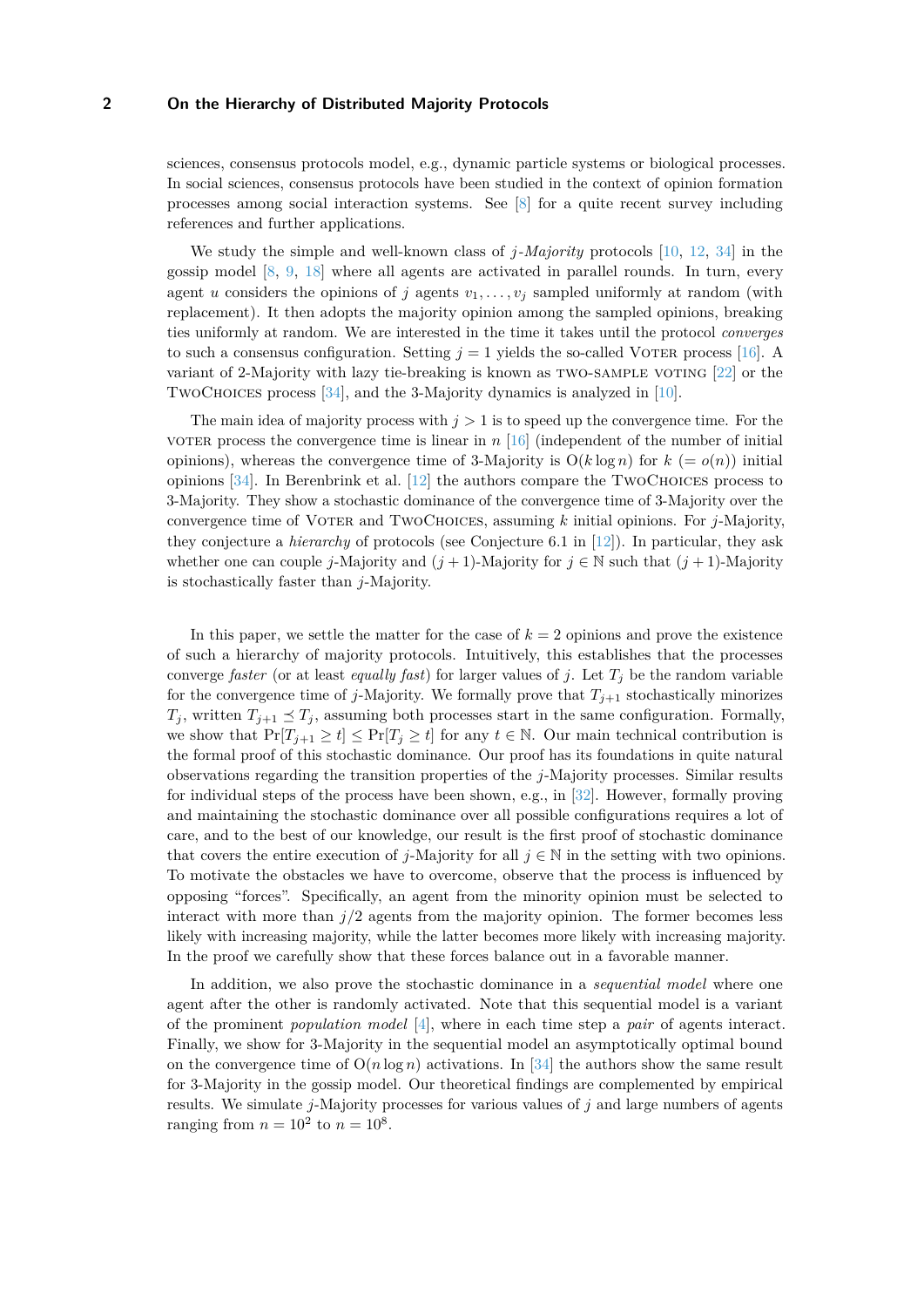**Consensus in the Gossip Model.** A simple and natural consensus process is the so-called VOTER process  $[16, 21, 36, 37, 42]$  $[16, 21, 36, 37, 42]$  $[16, 21, 36, 37, 42]$  $[16, 21, 36, 37, 42]$  $[16, 21, 36, 37, 42]$  $[16, 21, 36, 37, 42]$  $[16, 21, 36, 37, 42]$  $[16, 21, 36, 37, 42]$  $[16, 21, 36, 37, 42]$  where every agent adopts the opinion of a single, randomly chosen agent in each round. The expected convergence time of VOTER is at least linear [\[16\]](#page-17-1). In order to speed up the process, two related protocols have been proposed, namely the TWOCHOICES process [\[22,](#page-17-2) [23,](#page-17-4) [24,](#page-17-5) [30\]](#page-18-4) and the 3-MAJORITY dynamics [\[10,](#page-16-1) [12,](#page-16-2) [34\]](#page-18-0). In both processes, each agent *u* takes three opinions and updates its opinion to the majority among the sample. In the TwoChoices process, *u* takes its own opinion and samples two opinions u.a.r. Ties are broken towards *u*'s own opinion. In the 3-Majority dynamics, *u* samples three opinions u.a.r. breaking ties randomly. In  $[34]$  the authors consider arbitrary initial configurations in the gossip model. They show that TWOCHOICES with  $k = O(\sqrt{n/\log n})$ and 3-MAJORITY with  $k = O(n^{1/3}/\log n)$  reach consensus in  $O(k \cdot \log n)$  rounds, improving a result by Becchetti et al.  $[10]$ . For arbitrary  $k$ , they show that 3-MAJORITY reaches consensus in  $O(n^{2/3} \log^{3/2} n)$  rounds w.h.p., improving a result by Berenbrink et al. [\[12\]](#page-16-2).

Schoenebeck and Yu [\[44\]](#page-19-1) consider a generalization of multi-sample consensus protocols on complete and Erdős-Rényi graphs for two opinions. Their probabilistic model covers various consensus processes, including *j*-Majority, by using a so-called *update rule*, a function  $f: [0, 1] \rightarrow [0, 1]$ . In each round, every agent *u* adopts opinion *a* with probability  $f(\alpha(u))$ for some function f, where  $\alpha(u)$  is the fraction of neighbors of agent u that have opinion *a*. Depending on certain natural properties on *f*, they analyze the convergence time for complete graphs and Erdős-Rényi graphs.

Another related process is the MEDIANRULE  $[25]$  where in each round every agent adopts the median of its own opinion and two sampled opinions, assuming a total order among opinions. It reaches consensus in  $O(\log k \log \log n + \log n)$  rounds w.h.p. For two opinions the MedianRule is equivalent to the TwoChoices process, and their analysis is tight. For the case of  $k > 2$  opinions we remark that assuming a total order among the opinions is a strong assumption that is not required by any of the other protocols.

Finally, considerate amount of work has been spent on analyzing the so-called undecided state dynamics introduced by Angluin et al. [\[5\]](#page-16-5). The basic idea is that whenever two agents with different opinions interact, they lose their opinions and become *undecided*, and undecided agents adopt the first opinion they encounter. Clementi et al. [\[19\]](#page-17-7) study the undecided state dynamics in the gossip model. They consider two opinions and show that the protocol reaches consensus in  $O(\log n)$  rounds w.h.p. If there is a so-called *bias* of order  $\Omega(\sqrt{n \log n})$ , the initial plurality opinion prevails. The (additive) bias is the difference between the numbers of agents holding either opinion. Becchetti et al. [\[9\]](#page-16-3) analyze the undecided state dynamics for  $k = O(n/\log n)^{1/3}$  opinions and show a convergence time of  $O(k \cdot \log n)$  rounds w.h.p. Bankhamer et al. [\[6\]](#page-16-6), Berenbrink et al. [\[15\]](#page-17-8), and Ghaffari and Parter [\[35\]](#page-18-5) consider a synchronized variant that runs in phases of length Θ(log *k*). Agents can become undecided only at the start of such a phase and use the rest of the phase to obtain a new opinion. These synchronized protocols achieve consensus in  $O(\log^2 n)$  rounds w.h.p. and can be further refined using more sophisticated synchronization mechanisms.

**Majority and Consensus in the Population Model.** In *exact* majority the goal is to identify the majority among two possible opinions, even if the bias is as small as only one [\[1,](#page-16-7) [2,](#page-16-8) [3,](#page-16-9) [11,](#page-16-10) [13,](#page-16-11) [14,](#page-17-9) [17,](#page-17-10) [27,](#page-18-6) [28,](#page-18-7) [29,](#page-18-8) [38,](#page-18-9) [40,](#page-18-10) [41\]](#page-19-2). The best known protocol by Doty et al. [\[27\]](#page-18-6) solves exact majority with  $O(\log n)$  states and  $O(\log n)$  parallel time, both in expectation and w.h.p. This is optimal: it takes at least  $\Omega(n \log n)$  interactions until each agent interacts at least once, and any majority protocol which stabilizes in expected  $n^{1-\Omega(1)}$  parallel time requires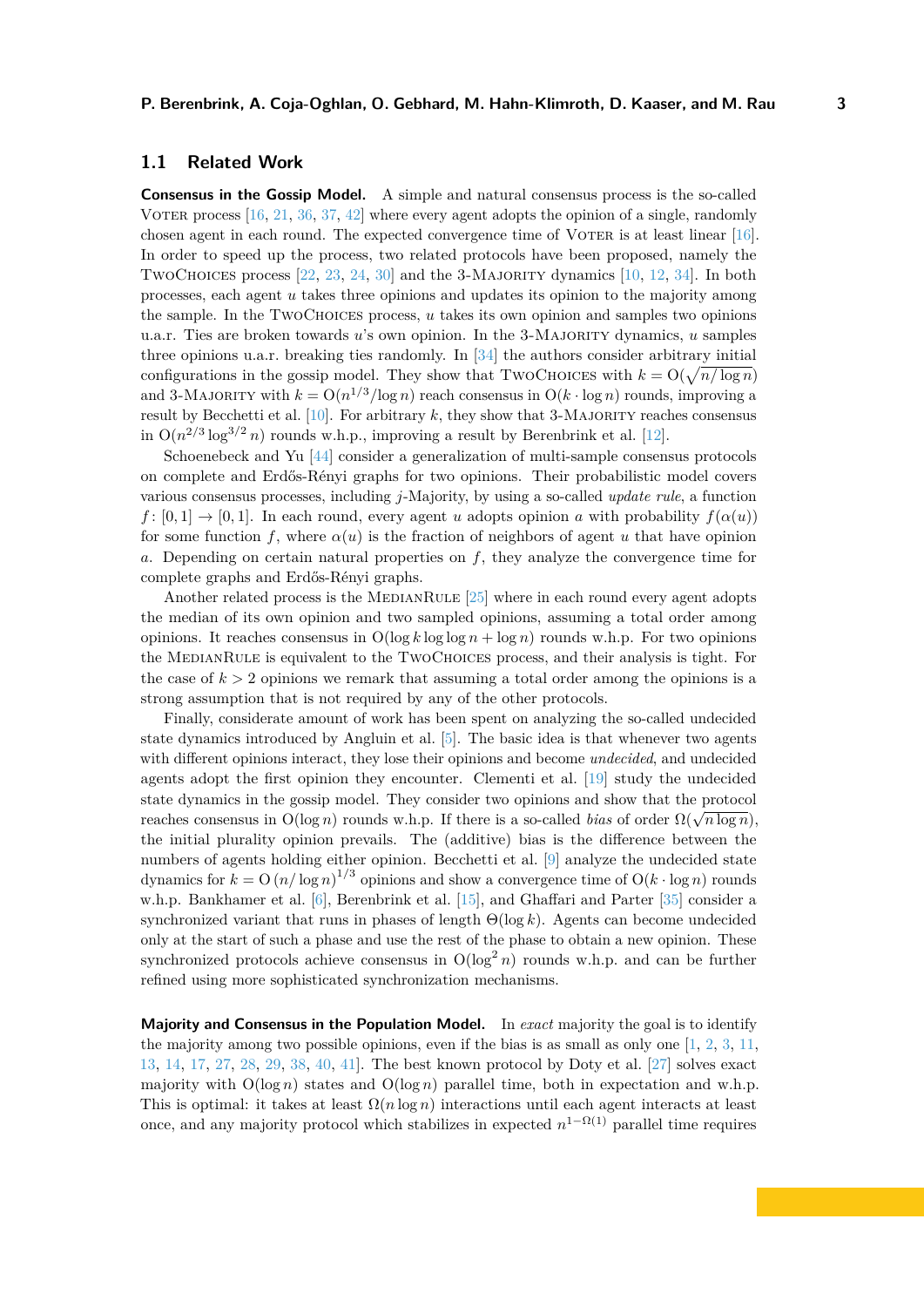at least  $\Omega(\log n)$  states (under some natural conditions, see [\[2\]](#page-16-8)).

*Approximate* majority is easier: a simple 3-state protocol [\[5,](#page-16-5) [20\]](#page-17-11) reaches consensus w.h.p. in  $O(\log n)$  parallel time and correctly identifies the initial majority w.h.p. if an initial bias of order  $\Omega(\sqrt{n \log n})$  is present. Condon et al. [\[20\]](#page-17-11) also consider a variant of the 3-Majority process in (a variant of) the gossip model where three randomly chosen agents interact. They show a parallel convergence time of  $O(k \log n)$  w.h.p., provided a sufficiently large initial bias is present. Furthermore, Kosowski and Uznanski [\[38\]](#page-18-9) mention a protocol which determines the exact majority in  $O(\log^2 n)$  parallel time w.h.p. using only constantly many states.

Less is known about population protocols that solve consensus among more than two opinions. One line of research considers only the required number of states to eventually identify the opinion with the largest initial support correctly. For this problem, Natale and Ramezani [\[43\]](#page-19-3) show a lower bound of  $\Omega(k^2)$  states via an indistinguishability argument. The currently best known protocol uses  $O(k^6)$  states if there is an order among the opinions and  $O(k^{11})$  states otherwise [\[33\]](#page-18-11). Sacrificing the strong guarantees of always-correct exact plurality consensus, Bankhamer et al. [\[6\]](#page-16-6) achieve *approximate consensus* in  $O(\log^2 n)$  parallel time w.h.p. using only  $O(k \log n)$  states. If there is an initial bias of order  $\Omega(\sqrt{n \log n})$ , the initial w.h.p. plurality opinion wins w.h.p. In [\[7\]](#page-16-12) another variant of the population model is considered where agents are activated by random clocks. At each clock tick, every agent may open communication channels to constantly many other agents chosen uniformly at random or from a list of at most constantly many agents contacted in previous steps. In this model, opening communication channels is subject to a random delay. The authors show that consensus is reached by all but a  $1/poly \log n$  fraction of agents in  $O(log \log_{\alpha} k \log k + log \log n)$  parallel time w.h.p., provided a sufficiently large bias is present.

#### **1.2 Models and Results**

**Gossip Model.** In the gossip model [\[8,](#page-16-0) [9,](#page-16-3) [18\]](#page-17-0) all agents are activated simultaneously in synchronous rounds. In each round every agent *u* opens a communication channel to *j* agents  $v_1, \ldots, v_j$  chosen independently and uniformly at random with replacement. (For simplicity we also allow that  $v_i = u$  and assume that the  $v_i$  are sampled with replacement.) The running time (or *convergence time*) of a majority protocol is measured in the numbers of rounds until all agents agree on the same opinion.

**Sequential Model.** The population model was introduced by Angluin et al. [\[4\]](#page-16-4) to model systems of resource limited mobile agents that perform a computation via a sequence of pairwise interactions. We consider a variant where in each time step one agent *u* is chosen uniformly at random to interact with *j* randomly sampled agents  $v_1, \ldots, v_i$ . (As before, we do not rule out that  $u = v_i$  for some *i*). When *u* is activated it updates its opinion according to the random sample. The running time is measured in the number of interactions. To allow for a comparison with the (inherently) parallel gossip model, the so-called *parallel time* is defined as the number of interactions divided by the number of agents *n*. Note that our processes do not *halt*: agents do not know that consensus has been achieved (see also the impossibility result in [\[26\]](#page-18-12)).

*j***-Majority Processes.** In the following we use  $P_j$  to denote the *j*-Majority process. When executing process  $P_j$ , the system transitions through a sequence of *configurations*  $(C_t)_{t \in \mathbb{N}_0}$ . At time  $t \in \mathbb{N}_0$  the *configuration*  $C_t \in \{a, b\}^n$  assigns each agent an opinion in  $\{a, b\}$ . In our analysis we are interested in the number of agents with majority opinion. We will always assume w.l.o.g. that  $a$  is the majority opinion and we denote a *state*  $X_t$  as the number of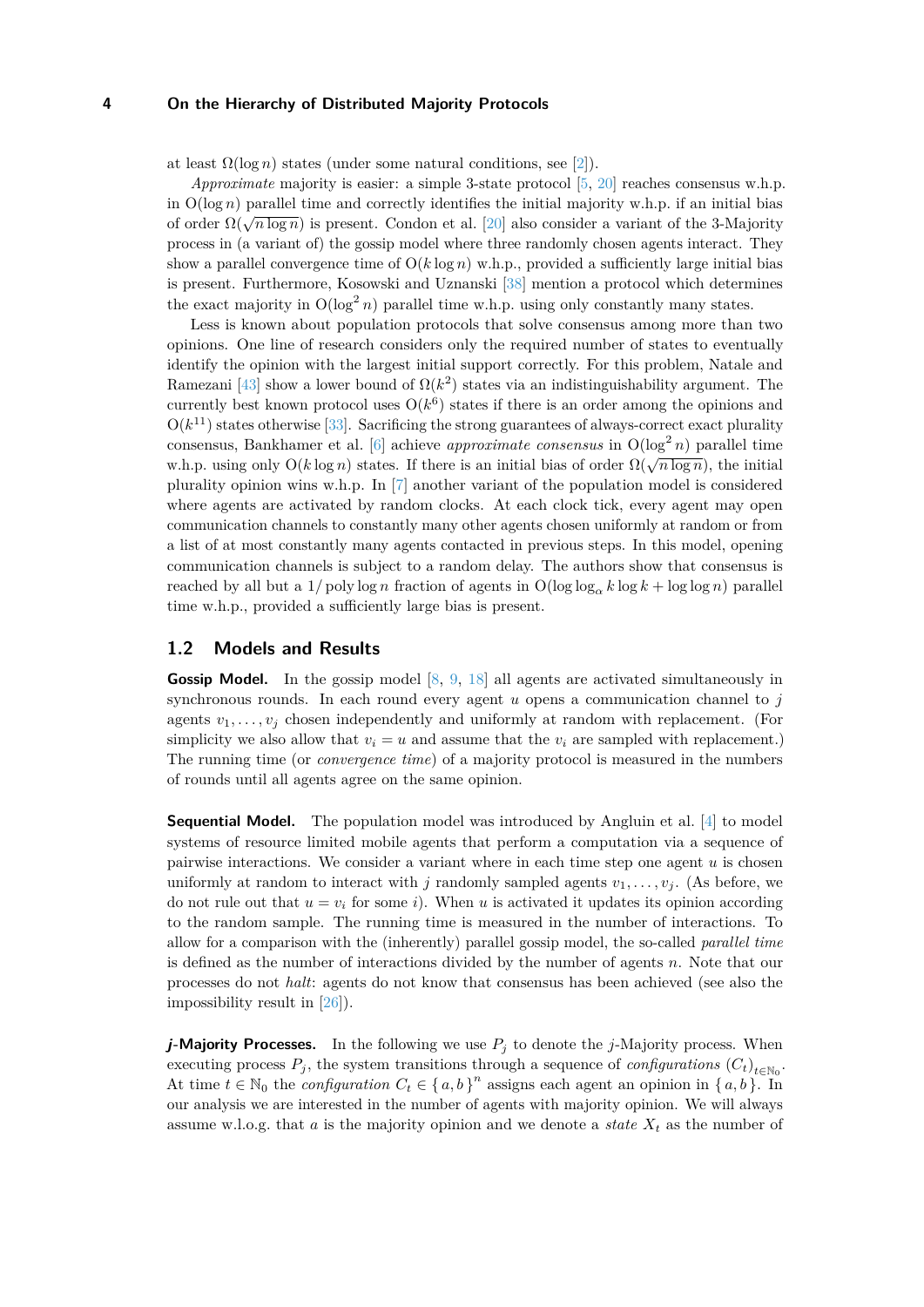agents with majority opinion in configuration  $C_t$ . The configuration  $C_0$  at time 0 is called the *initial configuration* and the corresponding state *X*<sup>0</sup> is called the *initial state*. The *convergence time*  $T_i(C_0)$  is defined as the first time where all agents have the same opinion when starting process  $P_j$  in initial configuration  $C_0$ . Note that the convergence time in the complete graph only depends on the number of agents with majority opinion since two nodes with the same opinion are not distinguishable. Hence we write  $T_i(X_0)$  in the following. Formally,  $T_j(X_0)$  is a stopping time defined as  $T_j(X_0) = \min\{t \in \mathbb{N}_0 \mid X_t = n\}.$ 

Whenever an agent  $u$  is activated in process  $P_j$ , it samples a set of  $j$  agents uniformly at random and updates its opinion according to the following rules.

- In process  $P_{2j}$ , the agent *u* samples 2*j* agents from *V* with replacement. It then adopts the majority opinion among the sample, breaking ties uniformly at random.
- In process  $P_{2j+1}$ , the agent *u* samples  $2j+1$  agents with replacement. It then adopts the majority opinion among the sample.

Note that tie-breaking is not required in process  $P_{2i+1}$ : we are guaranteed to have a clear majority since we have  $k = 2$  opinions.

**Stochastic Dominance.** Before we formally present our result, it remains to define stochastic dominance.

 $\triangleright$  **Definition** (Stochastic Dominance). Let  $\mathcal{E}$  be a Polish space endowed with a partial ordering  $\leq_{\mathcal{E}}$ . Let  $\mu, \nu \in \mathcal{P}(\mathcal{E})$  be probability measures on  $\mathcal{E}$ . If, for every  $x \in \mathcal{E}$ , we have

$$
\mu({y \in \mathcal{E} : y \geq_{\mathcal{E}} x}) \geq \nu({y \in \mathcal{E} : y \geq_{\mathcal{E}} x}),
$$

we say that  $\mu$  stochastically dominates  $\nu$ . In this case we also say that  $\mu$  *majorizes*  $\nu$  (written as  $\nu \succeq \nu$ ) or  $\nu$  *minorizes*  $\mu$  ( $\nu \preceq \nu$ ).

We now formally state our main result which applies for both communication models, the gossip model and the sequential model.

<span id="page-4-1"></span> $\triangleright$  **Theorem 1** (Main Result). Let  $T_i(X_0)$  be the convergence time of process  $P_j$  with *initial state X*<sup>0</sup> *in either the gossip model or the sequential model. Then*

$$
T_{j+1}(X_0) \preceq T_j(X_0) \quad \text{for any } j > 1.
$$

*Furthermore, for all*  $j > 1$ *,* 

$$
\mathbb{E}[T_{2j+2}(X_0)] = \mathbb{E}[T_{2j+1}(X_0)] \le \mathbb{E}[T_{2j}(X_0)].
$$

In our second result we show that 3-Majority  $P_3$  converges in  $O(n \log n)$  time w.h.p.<sup>[1](#page-4-0)</sup> To the best of our knowledge, this is the first analysis of 3-Majority with sequential updates. Our proof is similar to the proof by Condon et al. [\[20\]](#page-17-11) for the convergence time of approximate majority in tri-molecular chemical reaction networks. We emphasize that [Theorem 1](#page-4-1) implies that all *j*-Majority processes with  $j > 3$  converge in  $O(n \log n)$  time w.h.p.

<span id="page-4-2"></span> $\triangleright$  **Theorem 2.** Let  $T_3(X_0)$  be the convergence time of the 3-Majority process  $P_3$  in the *sequential model with initial configuration*  $X_0$ . 1. *It holds that*  $T_3(X_0) \leq O(n \log n)$  *w.h.p.* 

<span id="page-4-0"></span><sup>&</sup>lt;sup>1</sup> The expression *with high probability (w.h.p.)* refers to a probability of  $1 - n^{-\Omega(1)}$ .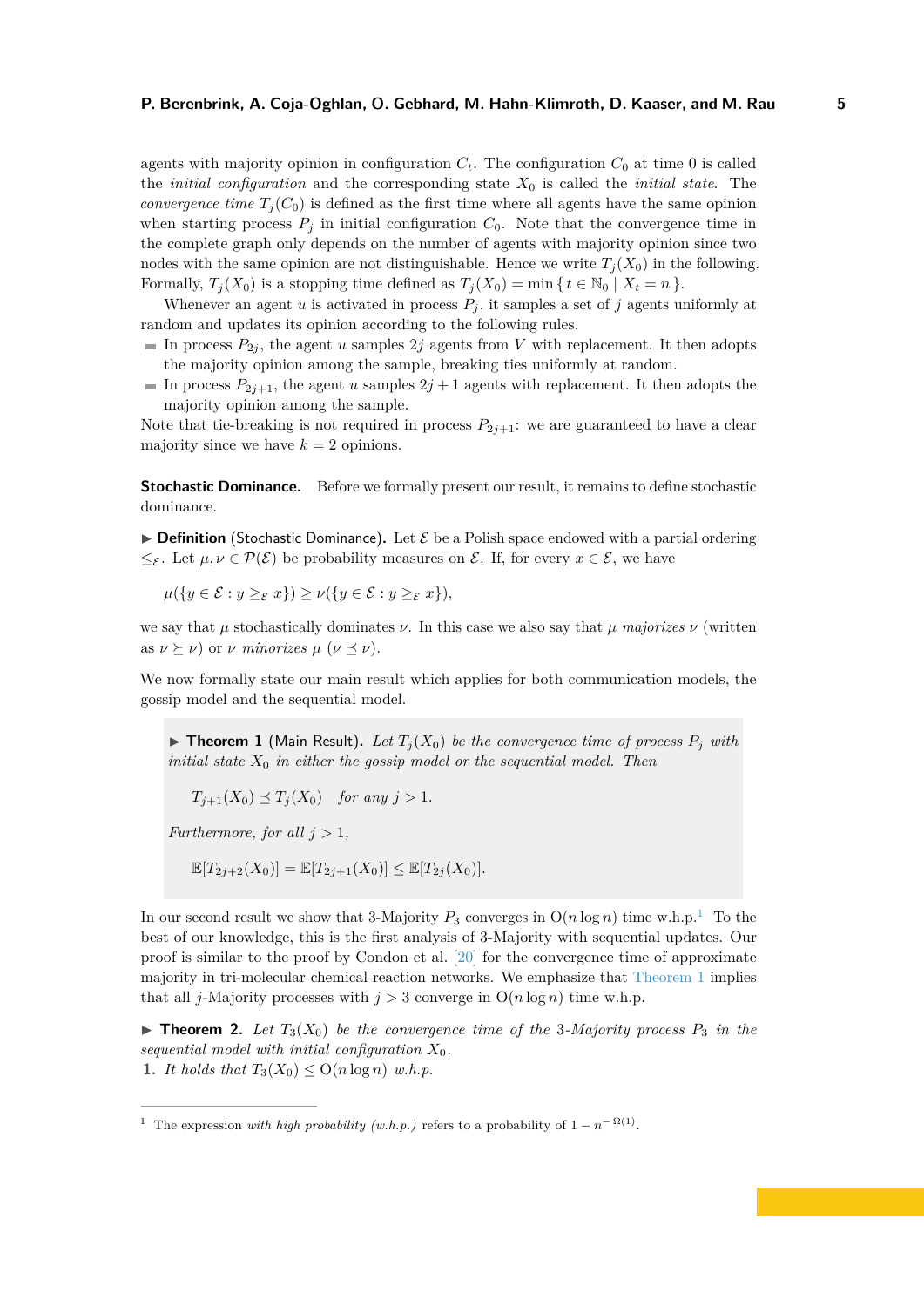**2.** *If*  $X_0 \ge n/2 + \zeta \sqrt{n \log n}$  for some sufficiently large constant  $\zeta > 0$  then the initial majority *opinion wins w.h.p.*

We remark that the convergence time of  $O(n \log n)$  is asymptotically tight. Indeed, for any number of time steps in  $o(n \log n)$  there is a constant probability that two agents with opposing opinions are not activated even once.

### **2 Analysis**

In this section we formally prove our theorems. We prove [Theorem 1](#page-4-1) in [Section 2.1](#page-5-0) and [Section 2.2](#page-8-0) for the sequential model and the gossip model, respectively. [Theorem 2](#page-4-2) is then shown in [Section 2.3.](#page-10-0) All technical details for the rigorous proofs can be found in [Appendix A.](#page-20-0)

### <span id="page-5-0"></span>**2.1 Sequential Model**

We start our analysis with a comparison of one step of the processes  $P_j$  and  $P_{j+1}$  at time *t* when starting in an identical state *Xt*. We are able to express the differences in the probabilities of increasing the majority opinion, decreasing it or remaining in the same state for the both processes. To this end, we visualize a possible coupling by a decision tree that incorporates all the different possibilities. We will observe that, within this one step, we can couple the both processes such that the supposedly faster process increases the majority opinion with probability one if the supposedly slower process increases this opinion. This coupling will be guaranteed by an application of *Strassen's Theorem*.

The proof of the main result will be conducted inductively. We start both processes in the same initial state and assume that there is a majority opinion *a*. Now, the aforementioned coupling ensures that, after the first step, the supposedly faster process will have at least as many agents of opinion *a* than the supposedly slower process. Now, we show a kind of *monotony* in the studied processes. Assume we have two instances of the same process, one in state  $X_t = s$  and one in state  $X'_t = s'$  where  $X_t, X'_t$  denote the number of agents with opinion *a* after *t* steps. If  $s > s'$ , then the random variable  $X_{t+1}$  will stochastically dominate  $X'_{t+1}$ , formally  $X'_{t+1} \preceq X_{t+1}$ . This observation is crucial. It allows us to show that in the second step, we can again construct a coupling such that, if the supposedly slower process moves, the supposedly faster process does as well almost surely. Indeed, either both processes are in the same state, then we find the stochastic dominance by the decision trees, or the fast process has more agents of opinion *a*. But as stochastic dominance is transitive, we can construct a coupling via the triangle inequality.

Finally, we will describe the overall coupling of the two processes as the *path-coupling* along those couplings per step which will prove the first part of [Theorem 1.](#page-4-1) The second part will follow analogously as we can show via the decision trees that in the comparison of  $P_{2i-1}$ and  $P_{2j}$ , the chance to obtain the same state in the next step is equal under both processes while in the comparison of  $P_{2j}$  and  $P_{2j+1}$  those decision trees show that the probability of increasing the majority opinion is larger in  $P_{2j+1}$ .

 $\triangleright$  Observation 3. The processes  $P_1$  and  $P_3$  have, almost surely, a finite stopping time.

<span id="page-5-1"></span>For the sequential process, we show this for  $P_3$  in [Section 2.3,](#page-10-0) while for  $P_1$  this follows by the results of Schoenebeck and Yu [\[44\]](#page-19-1). For the Gossip Model, this is proven in [\[34\]](#page-18-0). In this setting, Strassen's Theorem guarantees the existence of a coupling  $\gamma \in \mathcal{P}(\mathcal{E}^2)$  of  $\mu$  and  $\nu$ with the following property.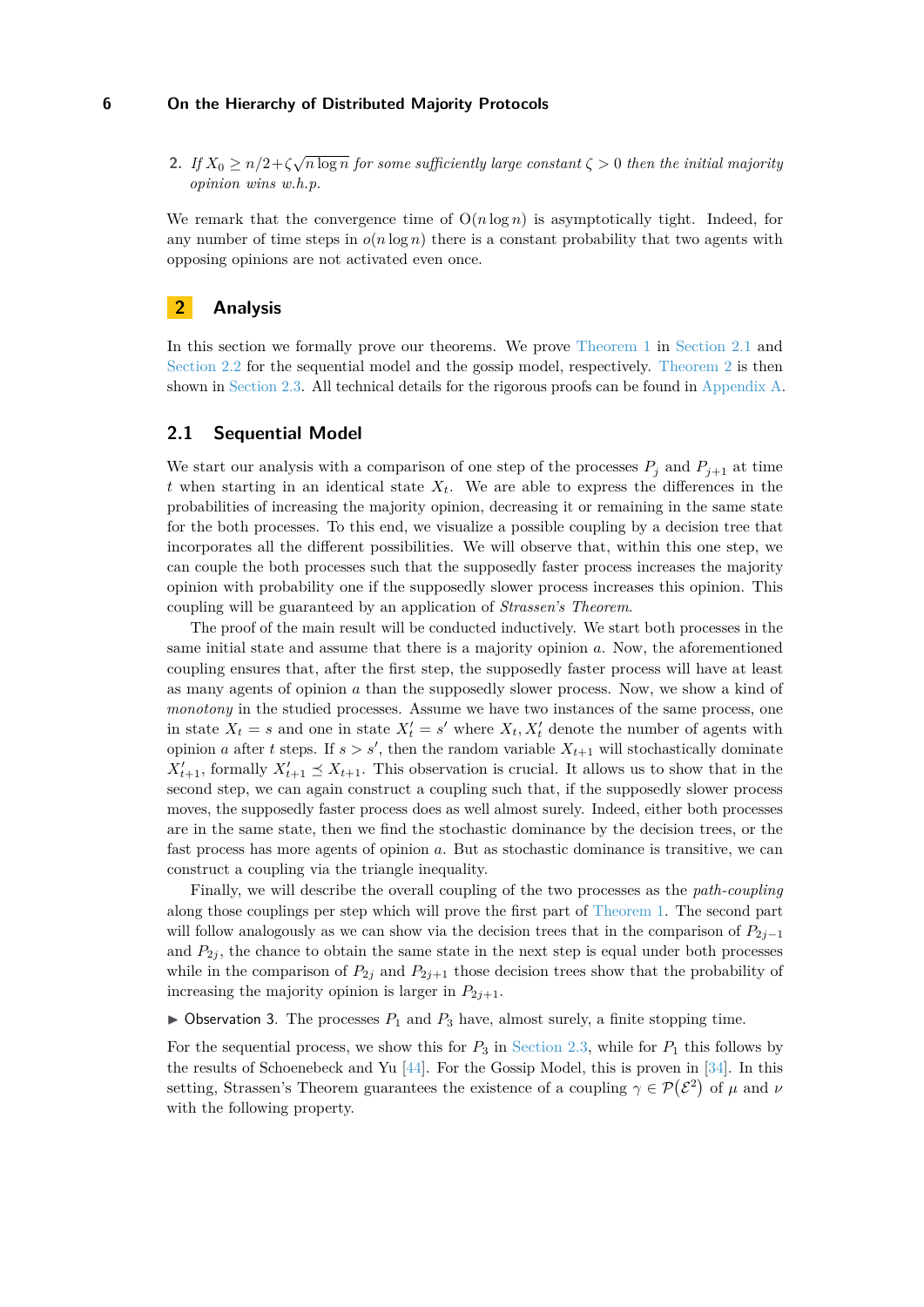<span id="page-6-1"></span>

number of *a* opinions seen in the first  $2j$  draws uniformly at random choose *a* with probability 0*.*5 last opinion seen in the

**Figure 1** Decision tree comparing  $P_{2i}$  and  $P_{2i+1}$ 

**Figure 1 I** (Strassen's Theorem [\[45\]](#page-19-4)). Let  $\mu, \nu$  be probability measures on a Polish space *endowed with a partial ordering*  $\leq$  *such that*  $\mu$  *stochastically dominates*  $\nu$ *. Let*  $X \sim \mu$  *and Y* ∼ *ν,* then there is a coupling  $\gamma$  *of*  $\mu$  *and*  $\nu$  *such that, if*  $(\hat{X}, \hat{Y}) \sim \gamma$ *, we have* 

$$
X \stackrel{d}{=} \hat{X}, \qquad Y \stackrel{d}{=} \hat{Y} \qquad and \qquad \Pr\left[\hat{Y} \preceq \hat{X}\right] = 1.
$$

<span id="page-6-3"></span> $\blacktriangleright$  **Lemma 5.** We find for  $P_{2j}$  and  $P_{2j+1}$  the following. Let  $X_t$  denote the number of agents *with majority opinion at time t. If*  $s > s'$ , *then for all*  $d \in \{0, 1, ..., n\}$ 

$$
\Pr[X_{t+1} \ge d \mid X_t = s] \ge \Pr[X_{t+1} \ge d \mid X_t = s'].
$$

We provide the detailed calculation in [Appendix A.1](#page-20-1) and get the following corollary.

<span id="page-6-2"></span> $\triangleright$  **Corollary 6.** For any two processes  $P, P'$ , we find the following stochastic dominance. Let *X<sup>t</sup> denote the number of agents with opinion a with respect to process P at time t and let*  $X_t$  be the analogous quantity with respect to  $P'$ . Assume that for any  $d \in [n]$ 

$$
\Pr[X_{t+1} \ge d \mid (X_t) = s] \ge \Pr[X'_{t+1} \ge d \mid X'_t = s],
$$

*then we have also*

$$
\Pr[X_{t+1} \ge d \mid X_t = s + t'] \ge \Pr[X'_{t+1} \ge d \mid X'_t = s],
$$

*for any*  $d \in [n]$  *and*  $t' > 0$  *such that*  $s + t' \leq n$ *.* 

Let  $X_t^{(k)}$  denote the number of agents with majority opinion after step *t* of process  $P_k$  for any  $k \in \mathbb{N}$ . Furthermore, for a given agent *x* we denote by  $x_t^{(k)}$  its opinion in process  $P_k$  at time *t*. In the following we compare two processes with each other. The comparisons of  $P_{2j}$ (even) to  $P_{2j+1}$  (odd) and  $P_{2j-1}$  (odd) to  $P_{2j}$  (even) require slightly different calculations. Therefore, we have to show two similar lemmas for these two cases, [Lemma 7](#page-6-0) for the former case and [Lemma 9](#page-7-0) for the latter case.

First we compare two successive processes  $P_{2j}$  and  $P_{2j+1}$ . The following lemma states that in process  $P_{2j+1}$  it is more likely for an agent with opinion *b* to change to *a* while in process  $P_{2j}$  it is more likely that an agent with opinion *a* changes to opinion *b* than in the other process respectively.

<span id="page-6-0"></span>**Example 7.** Let *x* be an agent that is updated in the next step,  $x_t^{(k)}$  its opinion in process  $P_k$  *at time*  $t, s \in [n]$  *and*  $\alpha = \frac{s}{n}$ *. It holds that* 

$$
\Pr\left[x_{t+1}^{(2j+1)} = a \mid x_t^{(2j+1)} = b, X_t^{(2j+1)} = s\right]
$$
  
= 
$$
\Pr\left[x_{t+1}^{(2j)} = a \mid x_t^{(2j)} = b, X_t^{(2j)} = s\right] + \frac{(2\alpha - 1)}{2} {2j \choose j} \alpha^j (1 - \alpha)^j
$$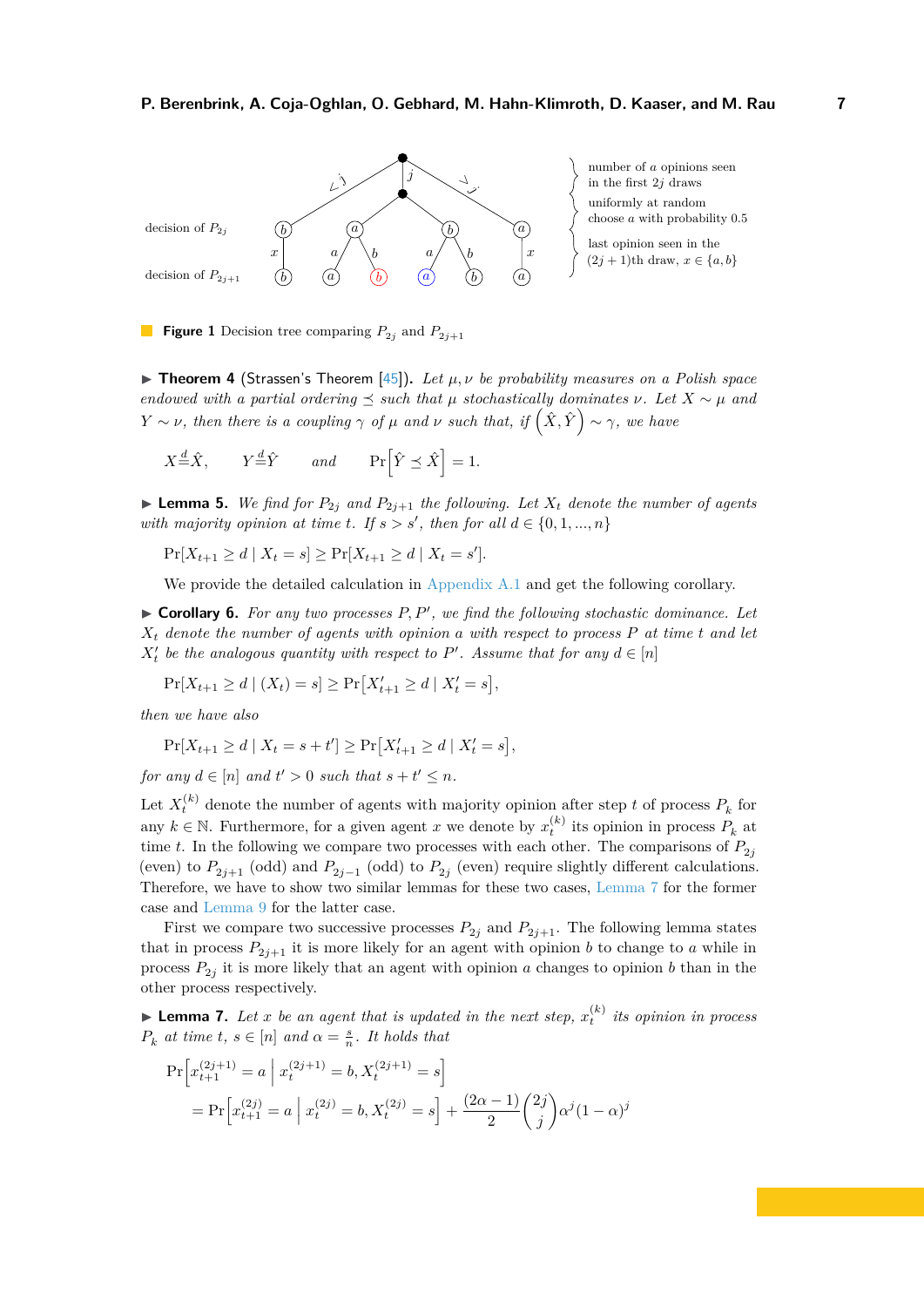<span id="page-7-3"></span>

number of *a* opinions seen in the first  $2j - 1$  draws

last opinion seen in the  $(2j)$ th draw,  $x \in \{a, b\}$ 

uniformly at random choose *a* with probability 0*.*5

**Figure 2** Decision tree comparing *P*2*j*−<sup>1</sup> and *P*2*<sup>j</sup>*

*and*

$$
\Pr\left[x_{t+1}^{(2j+1)} = b \middle| x_t^{(2j+1)} = a, X_t^{(2j+1)} = s\right]
$$
  
= 
$$
\Pr\left[x_{t+1}^{(2j)} = b \middle| x_t^{(2j)} = a, X_t^{(2j)} = s\right] - \frac{(2\alpha - 1)}{2} {2j \choose j} \alpha^j (1 - \alpha)^j.
$$

To prove these equations it is sufficient to study the cases where the two processes have a different outcome. The probability for these cases directly reflects the difference in probability for that specific outcome. These cases are highlighted in [Figure 1.](#page-6-1) We provide the detailed calculation in [Appendix A.2](#page-21-0)

This difference in probabilities allows us to prove that, given the same state,  $P_{2j+1}$ stochastically dominates the process  $P_{2j}$  in the next step:

<span id="page-7-1"></span>► **Lemma 8.** *For each*  $j \in \mathbb{N}_0$  *and each*  $s \in \mathbb{N}$  *with*  $s > n/2$  *and any*  $d \in [n]$  *it holds that* 

$$
\Pr\Big[X_{t+1}^{(2j+1)} \ge d \; \Big| \; X_t^{(2j+1)} = s\Big] \ge \Pr\Big[X_{t+1}^{(2j)} \ge d \; \Big| \; X_t^{(2j)} = s\Big].
$$

Note that this inequality follows trivially for  $d \leq s - 1$  and  $d > s + 1$ . To prove the property for the cases  $d = s$  and  $d = s + 1$  we can directly use the properties from [Lemma 7.](#page-6-0)

On the other hand, when comparing the processes  $P_{2j-1}$  and  $P_{2j}$  with respect to the difference in probability for an agent to change its opinion, we note that there is no difference in the probabilities given that all agents are in the same state.

<span id="page-7-0"></span>**Example 10.** Let *x* be an agent that is updated in the next step,  $x_t^{(k)}$  its opinion in process  $P_k$  *at time t, and*  $s \in [n]$ *. It holds that* 

$$
\Pr\left[x_{t+1}^{(2j-1)} = a \mid x_t^{(2j-1)} = b, X_t^{(2j-1)} = s\right] = \Pr\left[x_{t+1}^{(2j)} = a \mid x_t^{(2j)} = b, X_t^{(2j)} = s\right]
$$

*and*

$$
\Pr\left[x_{t+1}^{(2j-1)} = b \mid x_t^{(2j-1)} = a, X_t^{(2j-1)} = s\right] = \Pr\left[x_{t+1}^{(2j)} = b \mid x_t^{(2j)} = a, X_t^{(2j)} = s\right].
$$

A similar statement has previously been shown by Fraigniaud and Natale [\[32\]](#page-18-1) for a related model. The proof of [Lemma 9](#page-7-0) is analogous to the proof of [Lemma 7.](#page-6-0) For completeness, it can be found in [Appendix A.4.](#page-24-0)

- <span id="page-7-2"></span>► **Lemma 10.** *For each*  $j \in \mathbb{N}_0$  *and each*  $s \in \mathbb{N}$  *with*  $s > n/2$  *and any*  $d \in [n]$  *it holds that* 
	- $\Pr\left[X_{t+1}^{(2j)} \ge d \mid X_t^{(2j)} = s\right] = \Pr\left[X_{t+1}^{(2j-1)} \ge d \mid X_t^{(2j-1)} = s\right].$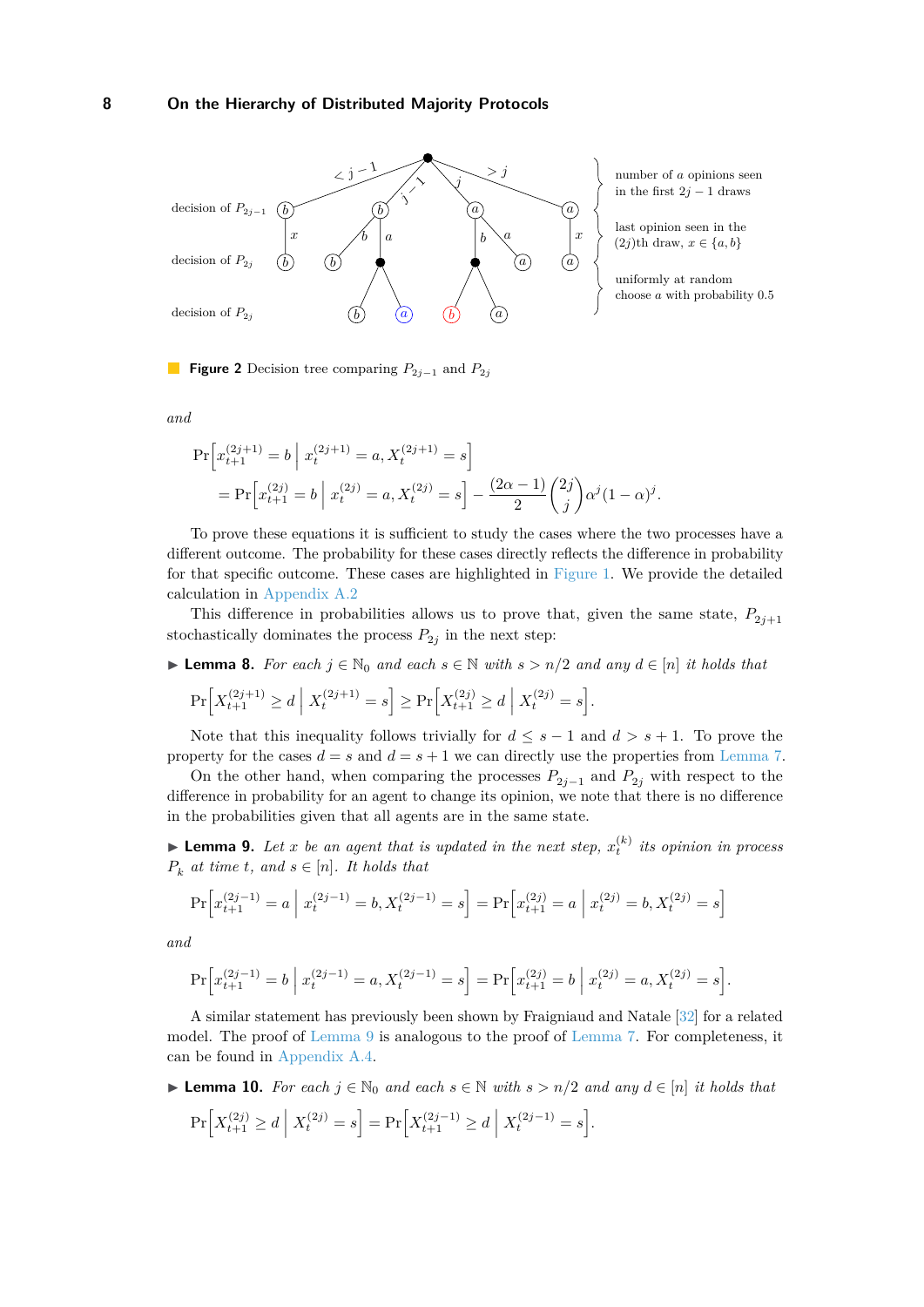The proof can be found in [Appendix A.3.](#page-23-0) We are now ready to put everything together and prove our main result for the sequential model.

**Proof of [Theorem 1.](#page-4-1)** We prove [Theorem 1](#page-4-1) by induction given the initial state  $X_0$  and start with the case  $T_{2j}(X_0) \preceq T_{2j+1}(X_0)$ . Given  $X_0$ , [Lemma 8](#page-7-1) guarantees that for all  $s > 0$ 

$$
\Pr\Big[X_1^{(2j+1)} \ge s \mid X_0\Big] \ge \Pr\Big[X_1^{(2j)} \ge s \mid X_0\Big].
$$

Therefore, by [Theorem 4,](#page-5-1) we find a coupling  $\gamma_1$  such that under  $\gamma$ ,  $X_1^{(2j+1)} \ge X_1^{(2j)}$  almost surely. Now, assume that we constructed a coupling  $\gamma^{(t)} = \gamma_1 \otimes \ldots \otimes \gamma^{(t)}$  of  $\left(X_1^{2j}, \ldots, X_t^{2j}\right)$ and  $(X_1^{2j+1}, \ldots, X_t^{2j+1})$ . Under  $\gamma^{(t)}$  we have by induction hypothesis that

$$
\Pr_{\gamma^{(t)}}\Bigl(X_t^{2j+1}\geq X_t^{2j}\Bigr)=1.
$$

Therefore, by [Corollary 6](#page-6-2) and [Lemma 8,](#page-7-1) we find given  $X_t^{(2j+1)} \ge X_t^{(2j)}$  that

$$
\Pr\left[X_{t+1}^{(2j+1)} \ge s \mid X_t^{(2j+1)}\right] \ge \Pr\left[X_{t+1}^{(2j)} \ge s \mid X_t^{(2j)}\right]
$$

Thus, [Theorem 4](#page-5-1) implies, given  $X_t^{(2j+1)} \geq X_t^{(2j)}$  the existence of a coupling  $\gamma_{t+1}$  such that

*.*

$$
\Pr_{\gamma_{t+1}} \left( X_{t+1}^{2j+1} \ge X_{t+1}^{2j} \right) = 1.
$$

We define  $\gamma^{(t+1)} = \gamma^{(t)} \otimes \gamma_{t+1}$  and  $T_{2j}(X_0) \preceq T_{2j+1}(X_0)$  follows by induction.

Next, we need to prove that  $T_{2j-1}(X_0) \preceq T_{2j}(X_0)$ . This follows completely analogously with [Lemma 8](#page-7-1) replaced by [Lemma 10.](#page-7-2)

Finally, we need to construct the bounds on the expectation. Given the coupling  $\gamma^{T(2j+1)(X_0)}$  of  $P_{2j+1}$  and  $P_{2j}$ , we find that, under this coupling, for every step  $t = 1 \dots T_{2j+1}$ , we have  $X_t^{(2j+1)} \ge X_t^{(2j)}$  almost surely and therefore  $\mathbb{E}[T_{2j+1}(X_0)] \le \mathbb{E}[T_{2j}(X_0)]$ . The second expectation is a bit more subtle. While it is analogously easy to prove that  $\leq$  holds due to the constructed coupling, the equality in expectation needs to be conducted explicitly. To this end, we get from [Lemma 10](#page-7-2) that

$$
\Pr\Big[X_t^{(2j-1)} < n \mid X_{t-1} = s\Big] = \Pr\Big[X_t^{(2j)} < n \mid X_{t-1} = s\Big].
$$

Therefore, inductively,

$$
\Pr\Big[X_t^{(2j-1)} < n \mid X_0 = s\Big] = \Pr\Big[X_t^{(2j)} < n \mid X_0 = s\Big].
$$

But then,

$$
\mathbb{E}[T_{2j-1}(X_0)] = \sum_{t \ge 0} \Pr[T_{2j-1}(X_0) > t] = \sum_{t \ge 0} \Pr[X_t^{(2j-1)} < n \mid X_0]
$$
\n
$$
= \sum_{t \ge 0} \Pr[X_t^{(2j)} < n \mid X_0] = \sum_{t \ge 0} \Pr[T_{2j}(X_0) > t] = \mathbb{E}[T_{2j}(X_0)].
$$

#### <span id="page-8-0"></span>**2.2 Gossip Model**

We now extend the previous analysis to the gossip model. Recall that in this model all agents are activated in parallel rounds. In such a round, all agents sample *j* other agents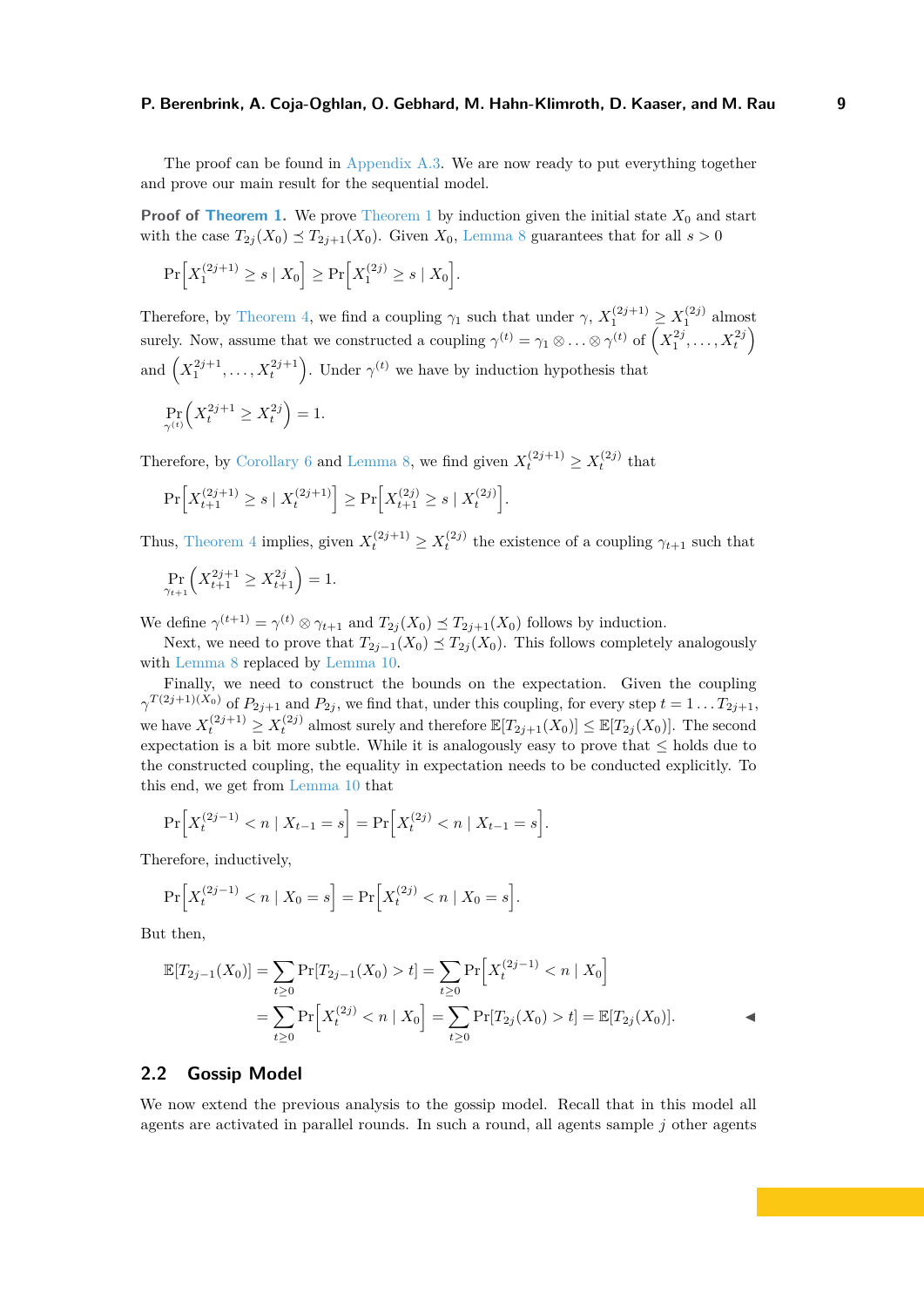$v_1, \ldots, v_j$  u.a.r. Then they compute their new opinion as the majority opinion among the sample, breaking ties u.a.r. Here, the agents use the opinions of the other agents from the beginning of the round. At the end of the round (once all agents have computed the new opinion) all agents synchronously update their opinion to the new value.

**Proof of [Theorem 1](#page-4-1) for the Gossip Model.** In our extended analysis we use a coupling of the two parallel processes similarly to the coupling of one step of the gossip model. Observe that in process  $P_{2j}$  every agent samples 2*j* agents u.a.r., while in process  $P_{2j+1}$  every agent samples  $2j + 1$  agents. Therefore, process  $P_{2j}$  makes  $2j \cdot n$  random choices from [*n*] in each round, while  $P_{2j+1}$  makes  $(2j+1) \cdot n$  random choices. We use the straight-forward coupling and define that the 2*j* choices of every agent *u* in  $P_{2j}$  are identical to the first 2*j* choices of agent *u* in process  $P_{2j+1}$ .

We now analyze the deviation of the two processes that stems from the  $2j+1$ th additional choice in process  $P_{2j+1}$ . Here we observe the following. In each round of process  $P_{2j}$  there are three disjoint sets of agents,  $M_a$ ,  $M_b$ , and  $M_u$ . The sets  $M_a$  and  $M_b$  are comprised of agents that sample at least  $j + 1$  agents of the majority opinion  $a$  and the minority opinion *b*, respectively. All other agents are in *Mu*. The agents in *M<sup>a</sup>* will adopt opinion *a* at the end of the round in both processes: the  $j+1$  samples of opinion  $a$  is larger than the winning margin in both processes, which is *j* in  $P_{2i}$  and  $(2j + 1)/2$  in  $P_{2i+1}$ . Analogously, the agents in  $M_b$  will adopt opinion *b* in both processes. Finally, the interesting group are the  $M_u$ agents. These agents have sampled a tie in process  $P_{2j}$ , meaning they have sampled *j* agents with opinion *a* and another *j* agents with opinion *b*. This means, in process  $P_{2j}$  all agents in  $M_u$  adopt either opinion *a* or opinion *b* with probability 1/2 each. In process  $P_{2j+1}$ , however, the  $2j + 1$ th sample makes the decision. (Recall that in a process  $P_{2j+1}$  with an odd number of samples and  $k = 2$  opinions no ties are possible.) Therefore, in process  $P_{2i+1}$  all agents in *M<sub>u</sub>* adopt opinion *a* with probability  $\alpha$  and opinion *b* with probability  $(1 - \alpha)$ .

Summarizing, we have the following. Due to the coupling of  $P_{2j}$  with  $P_{2j+1}$ , all agents in  $M_a$  or  $M_b$  behave exactly the same in both processes. We use  $Z_a = |M_a|$  and  $Z_b = |M_b|$  to denote their respective numbers. (Observe that  $Z_a$  and  $Z_b$  are the same in  $P_{2j}$  and  $P_{2j+1}$  due to the coupling.) In the following, we condition on the event that  $|M_u| = m_u$ . For the agents in  $M_u$ , the outcome can be described by binomial random variables: let  $Z_u^{2j}$  in process  $P_{2j}$ and  $Z_u^{2j+1}$  in process  $P_{2j+1}$  be the numbers of agents in  $M_u$  that adopt opinion *a*. Then

$$
Z_u^{2j} \sim \text{Bin}(m_u, 1/2) \qquad \text{and} \qquad Z_u^{2j+1} \sim \text{Bin}(m_u, \alpha)
$$

with  $\alpha \geq 1/2$ . Irrespective of the value of  $m_u$  we observe from well-known properties of binomial distributions that  $Z_u^{2j}$  is stochastically dominated by  $Z_u^{2j+1}$ , and hence

$$
X_{t+1}^{(2j)} = Z_a + Z_u^{2j} \prec Z_a + Z_u^{2j+1} = X_{t+1}^{(2j+1)}.
$$

The proof for the dominance of  $P_{2j}$  over  $P_{2j-1}$  uses similar definitions and follows analogously, with exception that  $M_u$  represents the nodes that are undecided after the first 2*j* − 2 draws and that  $Z_u^{2j-1}$  and  $Z_u^{2j}$  follow the same binomial distribution Bin( $m_u$ , α).

The only ingredient that is left to prove is the monotonicity within one specific process. Indeed, if an analogous result as [Lemma 5](#page-6-3) in the sequential model can be proven, the path coupling argument follows the same lines as in the previous section.

**Example 11.** We find for  $P_{2j}$  and  $P_{2j+1}$  in the Gossip model following. Let  $X_t$  denote the *number of agents with majority opinion at time t. If*  $s > s'$ , then for all  $d \in \{0, 1, ..., n\}$ 

$$
\Pr[X_{t+1} \ge d \mid X_t = s] \ge \Pr[X_{t+1} \ge d \mid X_t = s'].
$$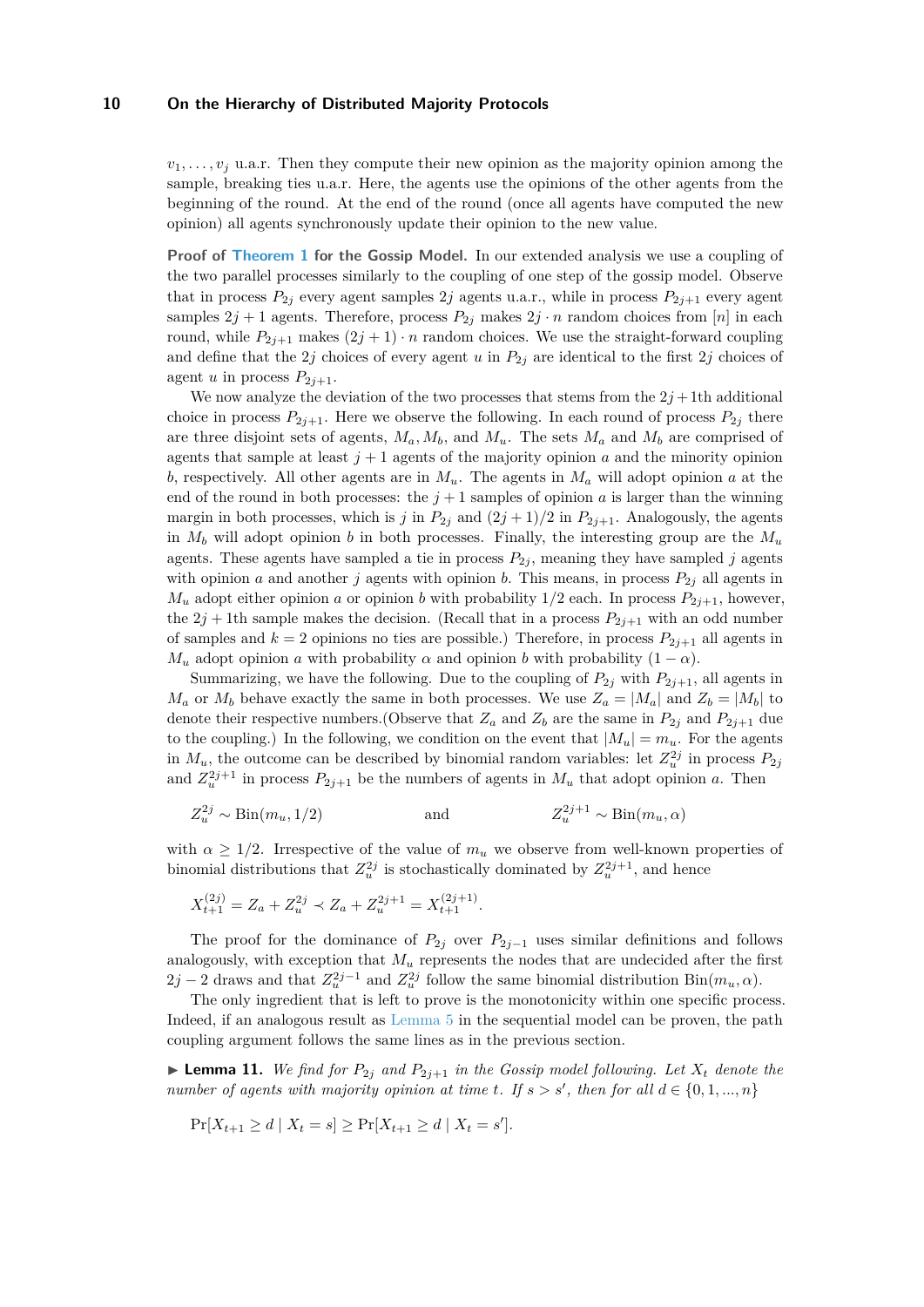**Proof.** As before, let  $M_a$  and  $M_b$  denote the sets of agents that sample at least  $j + 1$  agents of the majority opinion *a* and the minority opinion *b*, respectively. If  $s > s'$ , the monotonicity of the binomial distribution yields

$$
|M_a|_{|X_t=s} \ge |M_a|_{|X_t=s'}
$$
 and  $|M_b|_{|X_t=s} \le |M_b|_{|X_t=s'}$ .

Therefore, the lemma follows from Strassen's theorem.

Now the path coupling follows analogously to the previous section.

### <span id="page-10-0"></span>**2.3 Analysis of 3-Majority**

In this section we analyze 3-Majority in the sequential model. We start with an overview of the proof of [Theorem 2.](#page-4-2) The proof consists of three parts. The first part follows along the lines of the proof by Condon et al. [\[20\]](#page-17-11) for the related approximate majority process in tri-molecular chemical reaction networks. It shows that we preserve the initial majority (assuming a bias of  $\sqrt{n \log n}$ ) and reach a bias of  $\epsilon n$  within  $O(n \log n)$  time w.h.p. (Recall that the *bias* is defined as the difference of the numbers of agents supporting opinion *a* and opinion *b*.) The proof is based on the following result for gambler's ruin from [\[31\]](#page-18-13).

<span id="page-10-1"></span>▶ Lemma 12 (Asymmetric one-dimensional random walk, [\[31,](#page-18-13) XIV.2], version from [\[20\]](#page-17-11)). *If we run an arbitrarily long sequence of independent trials, each with success probability at least p, then the probability that the number of failures ever exceeds the number of successes by b is at most*  $\left(\frac{1-p}{p}\right)^b$ .

In the second part we use a drift analysis based on [\[39\]](#page-18-14) to show that we reach consensus on the initial majority opinion quickly once we have a bias of order Ω*n*. The proof is based on a carefully conducted drift-analysis, where we use the following fairly recent result.

<span id="page-10-3"></span>▶ Theorem 13 (Special case of Theorem 18 of [\[39\]](#page-18-14)). Let  ${Y_t}_{t\geq0}$  be a sequence of non-negative *random variables with a finite state space*  $S \subset \mathbb{R}_{\geq 0}$  *such that*  $0 \in S$ *. Define* 

$$
s_{\min} = \min(S \setminus \{0\})
$$
 and  $T = \inf\{t \ge 0 \mid Y_0 = 0\}.$ 

*If*  $Y_0 = s_0$  *and there is*  $\delta > 0$  *(independent from t) such that for all*  $s \in S \setminus \{0\}$  *and all*  $t > 0$ *we have*

$$
\mathbb{E}[Y_t - Y_{t+1} | Y_t = s] \ge \delta s,
$$

*then, for all*  $r \geq 0$ *,* 

$$
\Pr\bigg[T > \left\lceil \frac{r + \log(s_0/s_{\min})}{\delta} \right\rceil \bigg] \le e^{-r}.
$$

In the third part we again show that the analysis from [\[20\]](#page-17-11) is applicable in our setting if we do not have an initial bias. All three parts together prove the first statement of our theorem. The second statement follows from part one together with part two.

**Part 1.** We start with the first part. We follow along the lines of [\[20\]](#page-17-11) and use [Lemma 12](#page-10-1) to show the following statement.

<span id="page-10-2"></span>► **Lemma 14.** Let  $\Delta_t$  be the additive bias at time t. With probability  $1 - e^{-\Omega(\Delta_t^2/n)}$ , the bias  $\Delta_t$  *does not drop below*  $\Delta_t/2$  *and increases to* min {  $2\Delta_t, n$  } *within* 2*n time steps.*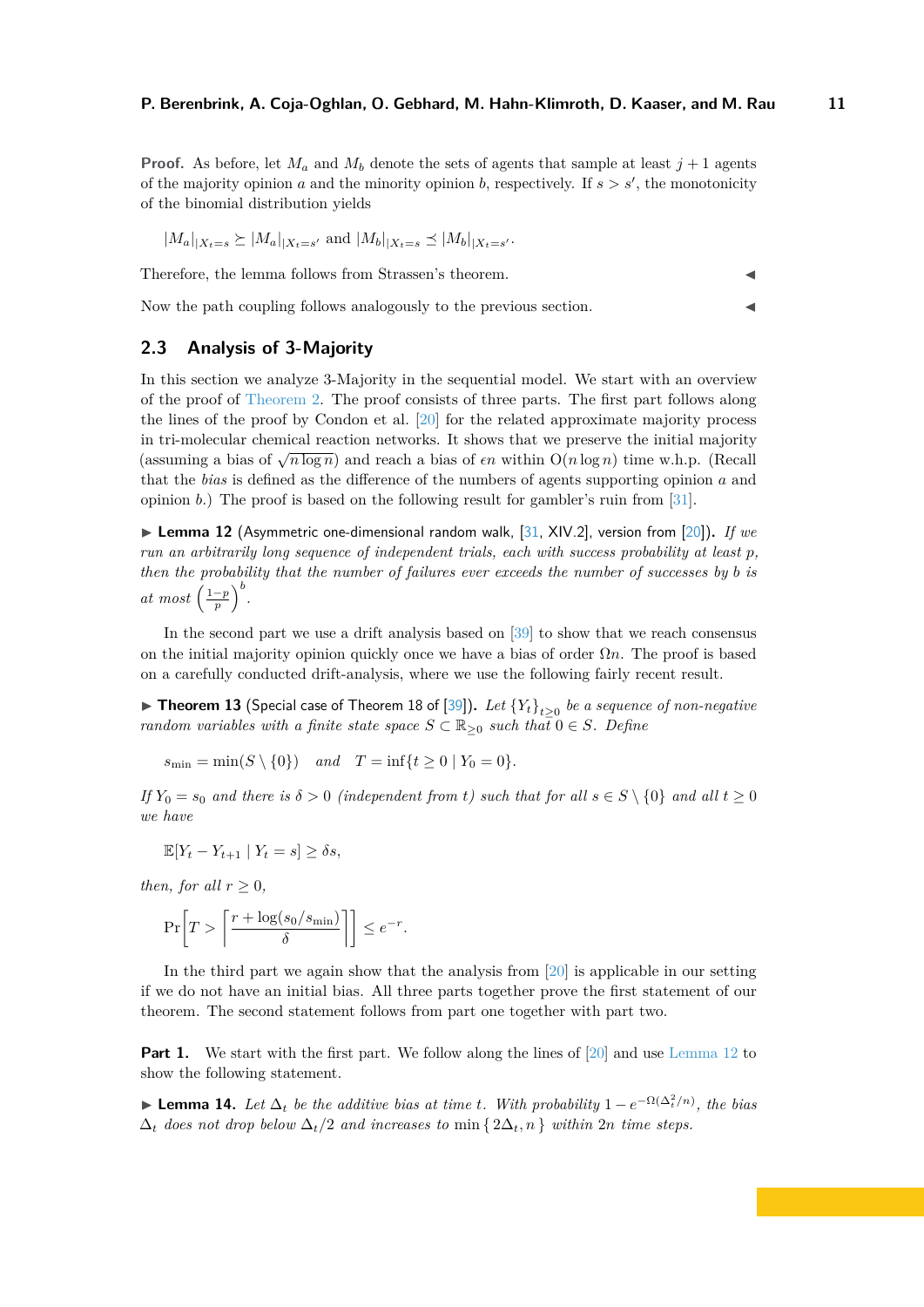**Proof.** Let  $X_t$  denote the number of agents with the majority opinion at time  $t$  and let  $Y_t = n - X_t$  denote the number of agents with the minority opinion at time *t*. We analyze our process as a variant of gamblers' ruin and apply [Lemma 12.](#page-10-1) We only consider *productive* steps in which the number of agents of a specific opinion changes. For  $X_t \in (\frac{n}{2}, \frac{n}{2} + \varepsilon n)$  it holds that  $Pr[X_{t+1} \neq X_t] = \Omega(1)$  and hence conditioning on productive steps only increases the constants hidden in the asymptotic notation.

In each productive step, the success probability reads  $p = \Pr[X_{t+1} > X_t | X_{t+1} \neq X_t]$ and the failure probability reads  $1 - p = \Pr[X_{t+1} < X_t \mid X_{t+1} \neq X_t]$ . Let  $\Delta_t = X_t - \frac{n}{2}$ denote the bias at time *t*. We have for any  $\Delta$  that

<span id="page-11-0"></span>
$$
\frac{1-p}{p} = \frac{2\left(\frac{1}{2} - \frac{\Delta}{n}\right) - 3\left(\frac{1}{2} - \frac{\Delta}{n}\right)^3 + \left(\frac{1}{2} - \frac{\Delta}{n}\right)}{2\left(\frac{1}{2} - \frac{\Delta}{n}\right)^4 - 5\left(\frac{1}{2} - \frac{\Delta}{n}\right)^3 + 3\left(\frac{1}{2} - \frac{\Delta}{n}\right)^2} < 1 - 16\frac{\Delta}{n}.
$$
\n(1)

Unfortunately, the success probabilities vary over time as they depend on the bias. We proceed to bound the probabilities from below.

Let  $\Delta_0$  be the bias at time  $t = 0$  and let  $\mathcal R$  denote the following event: during 2*n* productive steps we always have at least half of the initial bias, i.e.,  $\mathcal{R} = \{ \forall 1 \leq i \leq 2n : \Delta_i \geq \Delta_0/2 \}.$ From [Lemma 12](#page-10-1) we get with  $b = \Delta_0/2$  that

<span id="page-11-1"></span>
$$
\Pr[\mathcal{R}] \ge 1 - e^{-\Omega(\Delta_0^2/n)}.\tag{2}
$$

Similarly to [\[20\]](#page-17-11), we couple the productive steps of the 3-Majority process with a biased random walk with (fixed) success probability  $p > \frac{1}{2} + \frac{\Delta_0}{4n}$ . As [\(1\)](#page-11-0) is monotonously decreasing in  $\Delta$ , the number of steps required by the biased random walk to increase the bias stochastically dominates the number of steps that 3-Majority requires. It follows from Chernoff bounds that the random walk reaches  $2\Delta_0$  within 2*n* time steps with probability  $1 - e^{-\Omega(\Delta_t^2/n)}$ . Together with  $(2)$  the statement follows.

We now use [Lemma 14](#page-10-2) and show that if there is a small bias of size  $\sqrt{n \log n}$  then within  $O(n \log n)$  rounds there will be a bias of size  $\Omega(n)$  w.h.p.

<span id="page-11-2"></span>► **Corollary 15.** *Assume*  $X_0 = \frac{n}{2} + \sqrt{n \log n}$ . *Then there is a time*  $t = O(n \log n)$  *such that*  $X_t > \frac{1+\varepsilon}{2}$  *n for some constant*  $\varepsilon > 0$  *w.h.p. Moreover, the initial majority opinion is preserved.*

**Proof.** The proof follows by applying [Lemma 14](#page-10-2)  $O(log n)$  times. We remark that the initial majority opinion is preserved since the random walk modeling the bias never returns to  $\overline{z}$ ero.

**Part 2.** We now show the second part, where we prove that the process converges within  $O(n \log n)$  further steps once we have a bias of  $\varepsilon n$ . Let  $Y_t$  denote the number of agents of the *minority* opinion at time *t* and assume that  $Y_0 \leq \frac{n}{2} - \varepsilon n$ . In a first step, we claim that the process will not improve the minority opinion severely if only *Cn* log *n* steps are conducted for some large constant *C*.

<span id="page-11-3"></span>► **Lemma 16.** *Assume*  $Y_0 \text{ ≤ } \frac{n}{2} - \varepsilon n$ *. Then there is a time*  $t = O(n \log n)$  *such that*  $Y_t = 0$ *w.h.p.* Moreover,  $Y_{t'} \leq \frac{1-\varepsilon}{2}n$  for all  $t' \leq t$ .

**Proof.** We start the proof by showing the following claim:

 $\triangleright$  Claim.  $Y_{t'} \leq \frac{1-\varepsilon}{2}n$  for all  $t' = O(n \log n)$  w.h.p.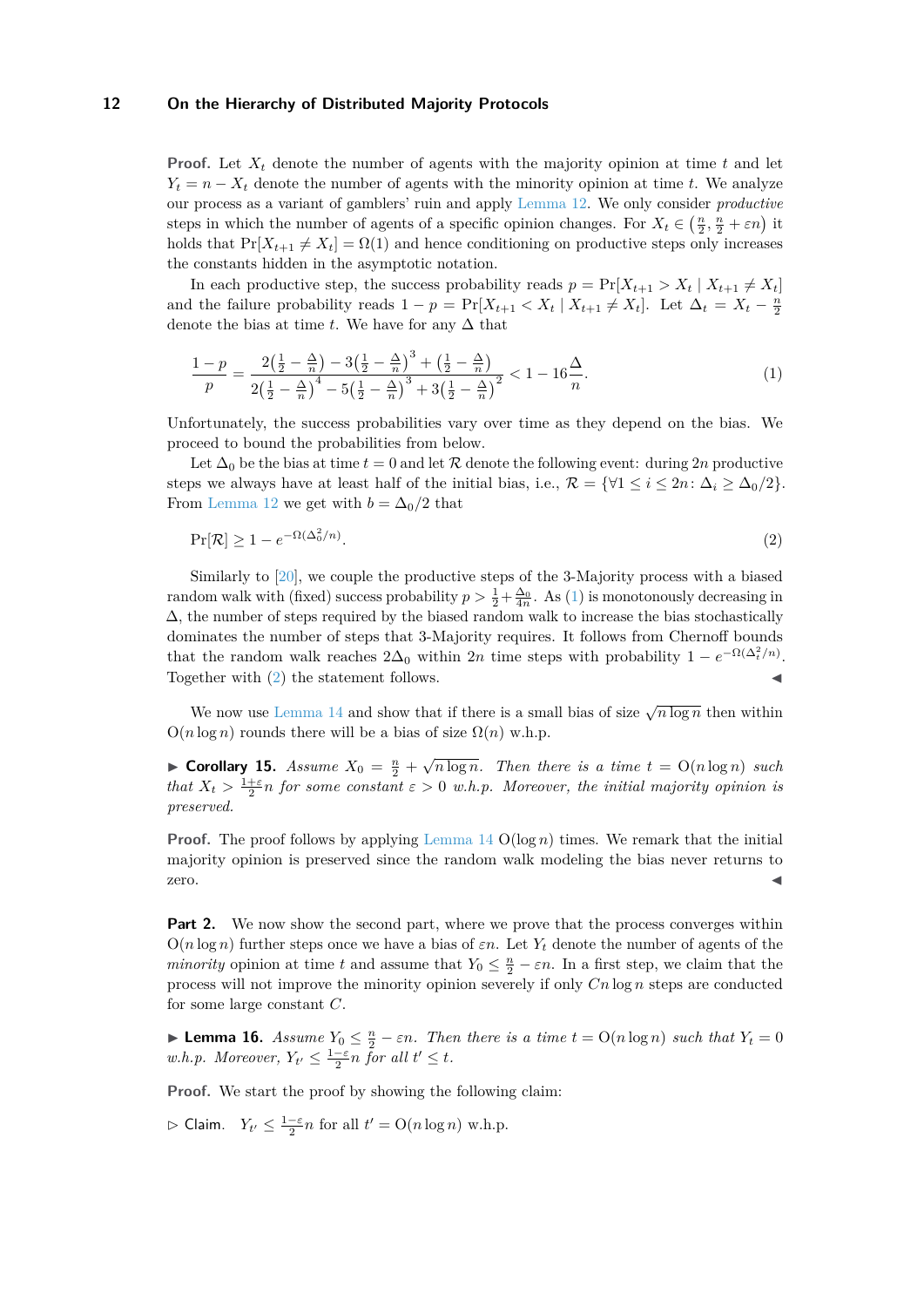This is an immediate consequence of the following coupling. Let  $R_t$  be the (unbiased) random walk on  $\mathbb{Z}$ . It is a well known fact that after *T* steps the random walk  $R_t$  has distance at most  $O(\log^2 n \cdot \sqrt{n})$  from the origin w.h.p. By construction,  $R_t \leq Y_t$  and the claim follows.

We now calculate  $\mathbb{E}[Y_t - Y_{t+1} | Y_t = s]$  for  $P_3$  in the sequential model. Given  $Y_t = s$ , let  $p_s(a, b)$  be the probability to increase the minority opinion by one and let  $p_s(b, a)$  be the probability to decrease the minority opinion by one. Then,

$$
\mathbb{E}[Y_t - Y_{t+1} | Y_t = s] = p_s(b, a) - p_s(a, b).
$$

We observe

$$
p_s(a,b) = \frac{n-s}{n} \Pr\Big[\text{Bin}\Big(3,\frac{s}{n}\Big) \ge 2\Big], \qquad p_s(b,a) = \frac{s}{n} \Pr\Big[\text{Bin}\Big(3,\frac{s}{n}\Big) \le 1\Big],
$$

and therefore,

$$
\frac{p_s(b,a) - p_s(a,b)}{b} = \frac{2s^2 - 3sn + n^2}{n^3}.
$$

We define  $\delta_s = \frac{p_s(b,a) - p_s(a,b)}{s}$  and observe

$$
\delta_s - \delta_{s-1} = \frac{4s - 3n - 2}{n^3} < 0
$$
 if  $s \le 0.75n$ .

Therefore, since  $s \leq \frac{1-\varepsilon}{2}n$  by the previous claim,  $\delta_s$  is monotonously decreasing in *s*. Furthermore,

$$
\delta_{\frac{1-\varepsilon}{2}n} = \frac{(1+\varepsilon/2)\varepsilon}{4n} \quad \text{and} \quad \delta_1 = n^{-1} + O(n^{-2}).
$$

Thus, we apply [Theorem 13](#page-10-3) with

$$
\delta = \frac{(1 + \varepsilon/2)\varepsilon}{4n}, \quad s_0 = \left(\frac{1}{2} - \varepsilon\right)n, \quad r = \log n, \quad \text{and} \quad s_{\min} = 1
$$

and the statement follows.

**Part 3.** It remains to show the third part of the proof. We observe the following. We use the same *checkpoint states*  $g_j$  as in [\[20\]](#page-17-11) where  $g_0 = 0$  and  $g_j = 2^{j+3} \cdot \sqrt{n}$ . A checkpoint state can be intuitively described as follows. We let  $P_3$  run in packages of  $2n$  productive update steps and monitor the majority opinion. Suppose we are in checkpoint state  $g_1 = 8\sqrt{n}$ . After 2*n* productive updates, [Lemma 14](#page-10-2) guarantees that with probability at least  $1 - 1/(2^{j} + O(1))$ the majority opinion exceeds *g*2. Now we interpret this process as a (biased) random walk on the checkpoint states  ${g_j}_{j}$  in which every conducted step consists of 2*n* productive update steps of 3−Majority. Analogously to the analysis of [\[20\]](#page-17-11), it holds that

- **1.** the transition between checkpoint states  $g_0$  and  $g_1$  has probability  $\Omega(1)$ , and
- **2.** for  $j \ge 1$  the transition between checkpoint states  $g_j$  and  $g_j + 1$  has probability at least  $1 - 1/(2^{j} + O(1)).$

As in [\[20\]](#page-17-11), the first statement follows from a coupling with an unbiased random walk, and the second statement follows from [Lemma 14.](#page-10-2) It follows from the analysis in [\[20,](#page-17-11) Section 3.2] that 3-Majority reaches a bias of  $\sqrt{n \log n}$  within  $O(n \log n)$  time. This proof is based on a careful trade-off between the geometrically increasing success probability  $1 - 1/(2^{j} + O(1))$ to get into the next checkpoint state and the number of trials that are necessary to indeed reach the next state instead of falling back.

With all three parts, we are now ready to put everything together and prove [Theorem 2.](#page-4-2)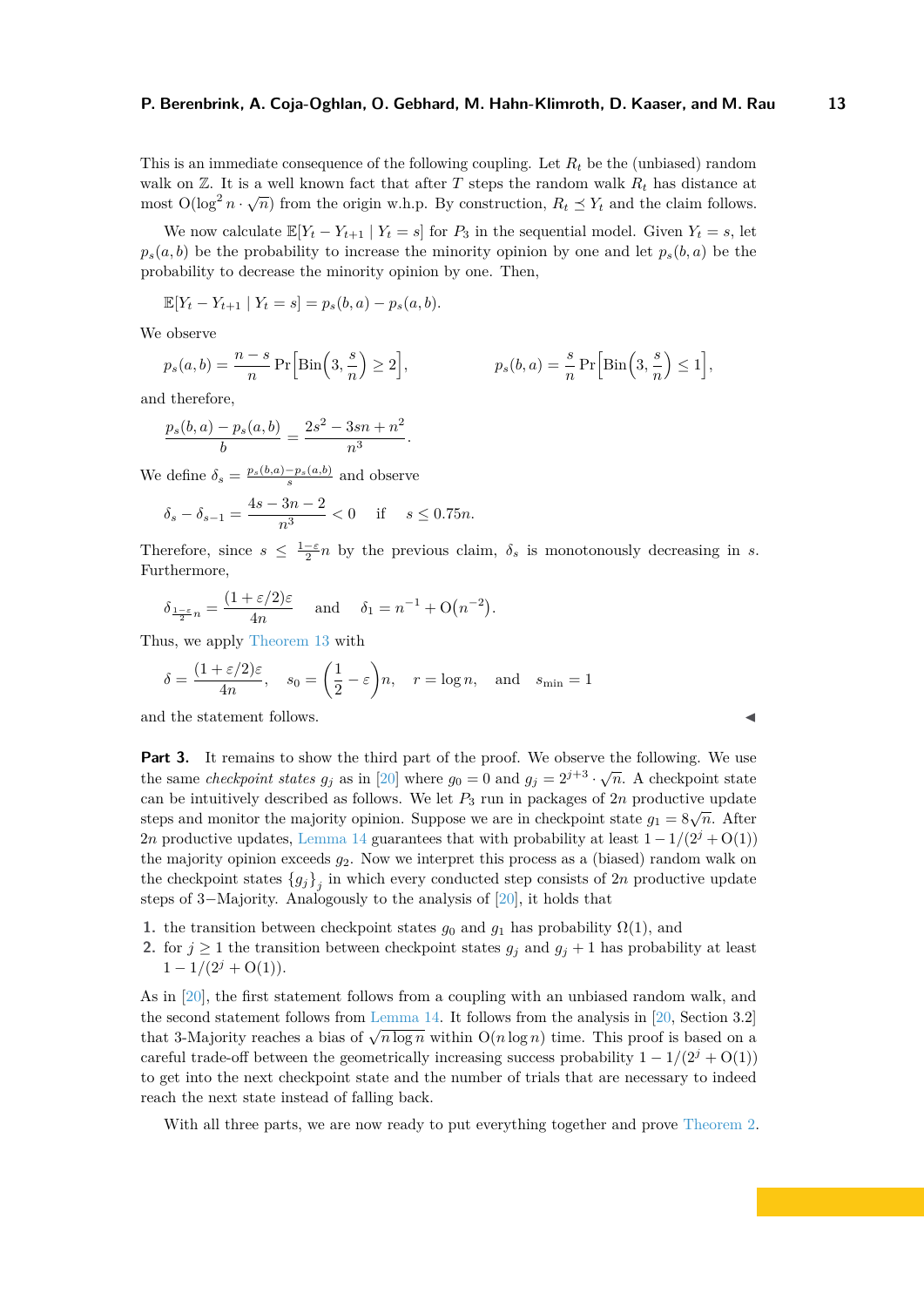<span id="page-13-0"></span>

**Figure 3** Average convergence time of *j*-Majority without initial bias and  $j = 3, \ldots, 12$  normalized over  $\log n$  (gossip model) or  $n \log n$  (sequential model). Each data point shows the average of 100 independent runs. The left plot shows the gossip model and the right plot shows the sequential model.



**Figure 4** Boxplots for the normalized convergence time of *j*-Majority without initial bias. The plots show details of the distribution of the same data as in [Figure 3](#page-13-0) for  $n = 10^6$ .

**Proof of [Theorem 2.](#page-4-2)** Assume there is no bias. From the analysis in [\[20\]](#page-17-11) we obtain (see above) that we reach a bias of size  $\sqrt{n \log n}$  within  $O(n \log n)$  time w.h.p. From [Corollary 15](#page-11-2) we obtain that within further  $O(n \log n)$  time the bias is amplified to  $\epsilon n$  for some constant  $\epsilon > 0$  w.h.p. Finally, from the drift analysis in [Lemma 16](#page-11-3) we get that we converge in further  $O(n \log n)$  time once we have a constant-factor bias w.h.p. Together, this shows the first part of the theorem.

The second part of the theorem follows from [Lemma 14](#page-10-2) and [Lemma 16,](#page-11-3) where we observe that the initial majority opinion is preserved w.h.p. This concludes the proof.

### **3 Empirical Analysis**

In this section we present simulation results to support our theoretical findings. Our simulation software is implemented in the C**++** programming language. As a source of randomness it uses the Mersenne Twister mt19937\_64 provided by the C++11  $\epsilon$ **random**> library. Our simulations have been carried out on two machines with two Intel(R)  $Xeon(R)$ E5-2630 v4 CPUs and 128 GiB of memory each running the Linux 5.13 kernel. The simulation software and all required tools to reproduce our plots will be made publicly available upon publication of this paper.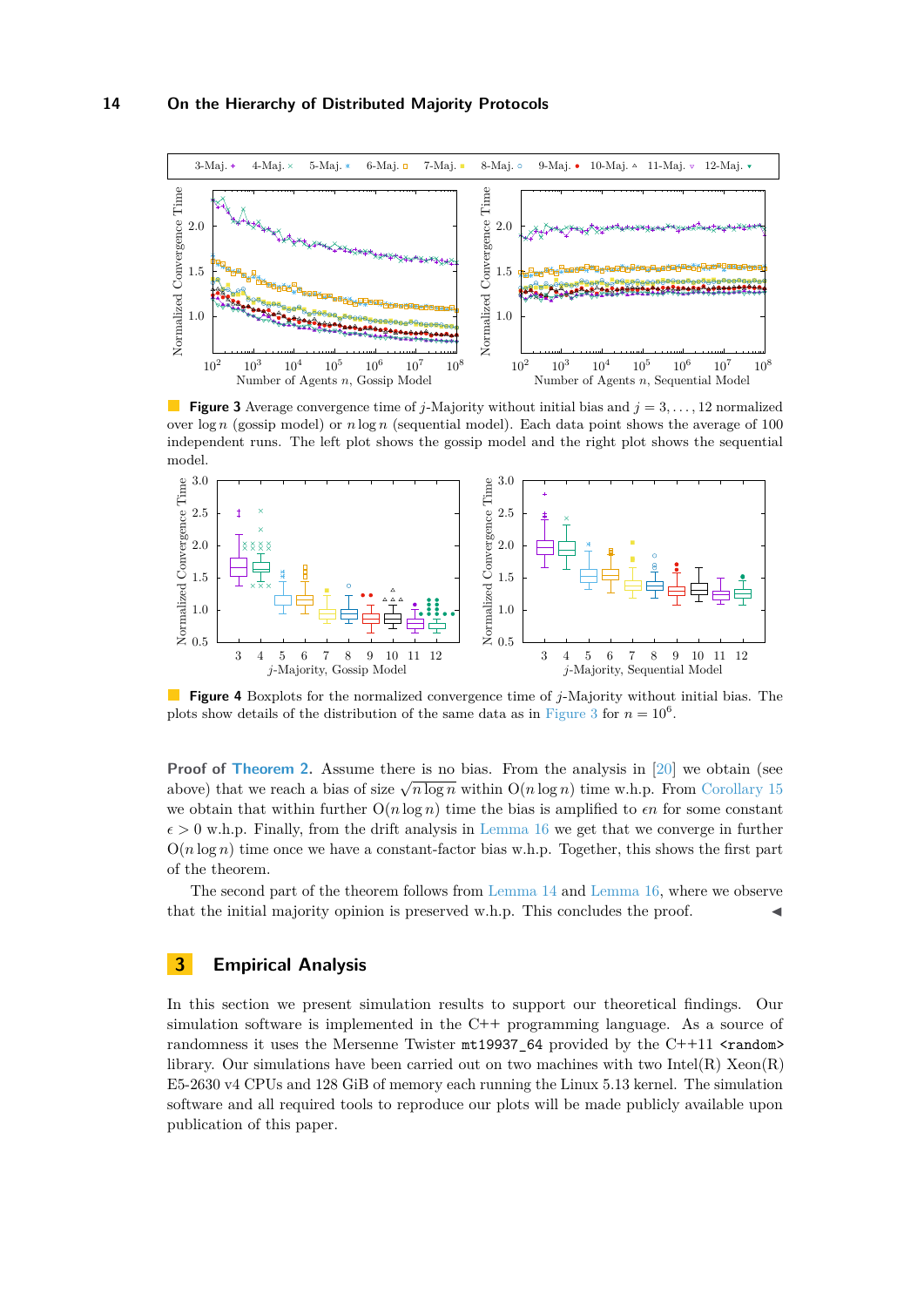In [Figure 3](#page-13-0) we plot the required number of rounds until *j*-Majority converges when each opinion is initially supported *n/*2 agents. The data show the average convergence time over 100 independent simulation runs for  $j = 3, \ldots, 12$ . The number of agents *n* is shown on the *x*-axis, and the normalized convergence time is shown on the *y*-axis. The left plot shows the data for the gossip model, where the normalization means that the required number of rounds is divided by log *n*. The right plot shows the data for the sequential model, where the normalization means that the required number of interactions is divided by *n* log *n*.

Our empirical data confirm our theoretical findings. In particular, we observe that the processes exhibit a running time of  $\Theta(\log n)$  rounds (gossip model) or  $\Theta(n \log n)$  interactions (sequential model) for the values of  $j$  we consider. Furthermore, we clearly see that  $\mathbb{E}[T_{2i+2}(X_0)] = \mathbb{E}[T_{2i+1}(X_0)]$  (i.e., 3-Majority converges as quickly as 4-Majority, 5-Majority converges as quickly as 6-Majority, and so on) and  $\mathbb{E}[T_{2j+1}(X_0)] \leq \mathbb{E}[T_{2j}(X_0)]$  (i.e., 5-Majority is faster than 4-Majority, 7-Majority is faster than 6-Majority, and so on). This empirically confirms our results from [Theorem 1](#page-4-1) for both models, and it shows that the known results from the gossip model for 3-Majority [\[34\]](#page-18-0) carry over to the sequential model as predicted in [Theorem 2.](#page-4-2)

In the left plot in [Figure 3](#page-13-0) for the gossip model we additionally observe that the required number of rounds to reach consensus is slightly larger for smaller values of *n*. This appears to be a consequence of the discrete rounds in the synchronous model: the observed deviation scales as  $O(1/\log n)$ , which is of the same size as the rounding error that arises when reporting the running time in discrete rounds of *n* interactions each.

Finally, in [Figure 4](#page-13-0) we show additional detail for the distribution of the convergence times of the *j*-Majority processes with  $n = 10^6$  and  $j = 3, \ldots, 12$ . Our boxplots show that the running times are strongly concentrated around the mean, and the constants hidden in the asymptotic analysis are small: the running time is less than  $3 \log n$  rounds in the gossip model and less than  $3n \log n$  interactions in the sequential model. The small constants hint at the practical applicability of the simple 3-Majority process.

### **4 Conclusions and Open Problems**

We analyze the family of *j*-Majority processes in two communication models with parallel and sequential activations. In both models our results affirmatively answer an open question from [\[12\]](#page-16-2) for the case of two opinions and prove the existence of a *hierarchy*: our results show the stochastic dominance of the convergence time of the  $j + 1$ -Majority process over the *j*-Majority process. For 3-Majority in the sequential model we show an asymptotically optimal bound of  $O(n \log n)$  sequential activations. This matches the well-known bounds for the corresponding process in the gossip model.

An open question is whether a similar hierarchy exists for *lazy* processes where agents keep their previous opinion if there is a tie among the sampled opinions. A coupling between 3-Majority and the (lazy) TwoChoices process was analyzed in [\[12\]](#page-16-2). However, their general framework cannot be adapted to lazy processes for larger value of *j*: their analysis requires so-called *AC-Processes* in which the next state of an agent depends only on the global opinion distribution but not on the agent's current state. This is obviously not the case for lazy processes. Note that our analysis also cannot be applied to lazy processes directly: [Lemmas 8](#page-7-1) and [10](#page-7-2) do not hold for lazy processes.

Another interesting open question considers the *communication complexity* of a protocol instead which counts the number of interactions. Note that in *j*-Majority each activated agent interacts with *j* agents. It would be interesting to rigorously analyze the trade-off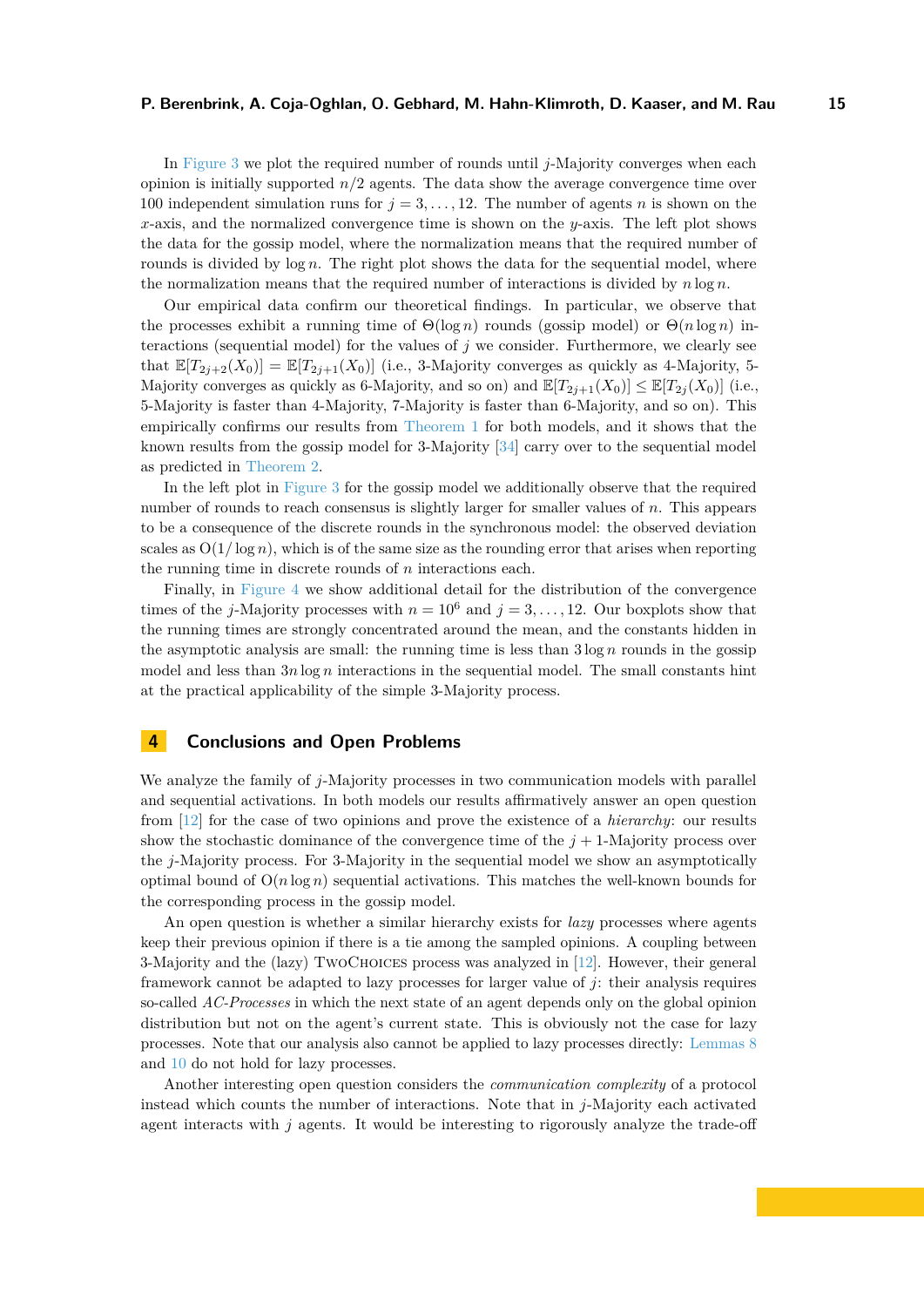between the convergence time and the communication complexity.

Finally, the most interesting open question is whether similar results can be shown for more than two opinions. Unfortunately, our majoritzation-based approach does not generalize to  $k > 2$ . The main reason is that natural monotonicity properties do not hold: the probability to increase the majority opinion does not only depend on the size of the majority opinion itself but instead on the entire opinion distribution. This aligns well with a conjecture from [\[12\]](#page-16-2) that states that counterexamples exist for any majorization attempt that uses a total order on opinion state vectors. We believe that in order to show a hierarchy of majority protocols for more than two opinions different techniques will be needed.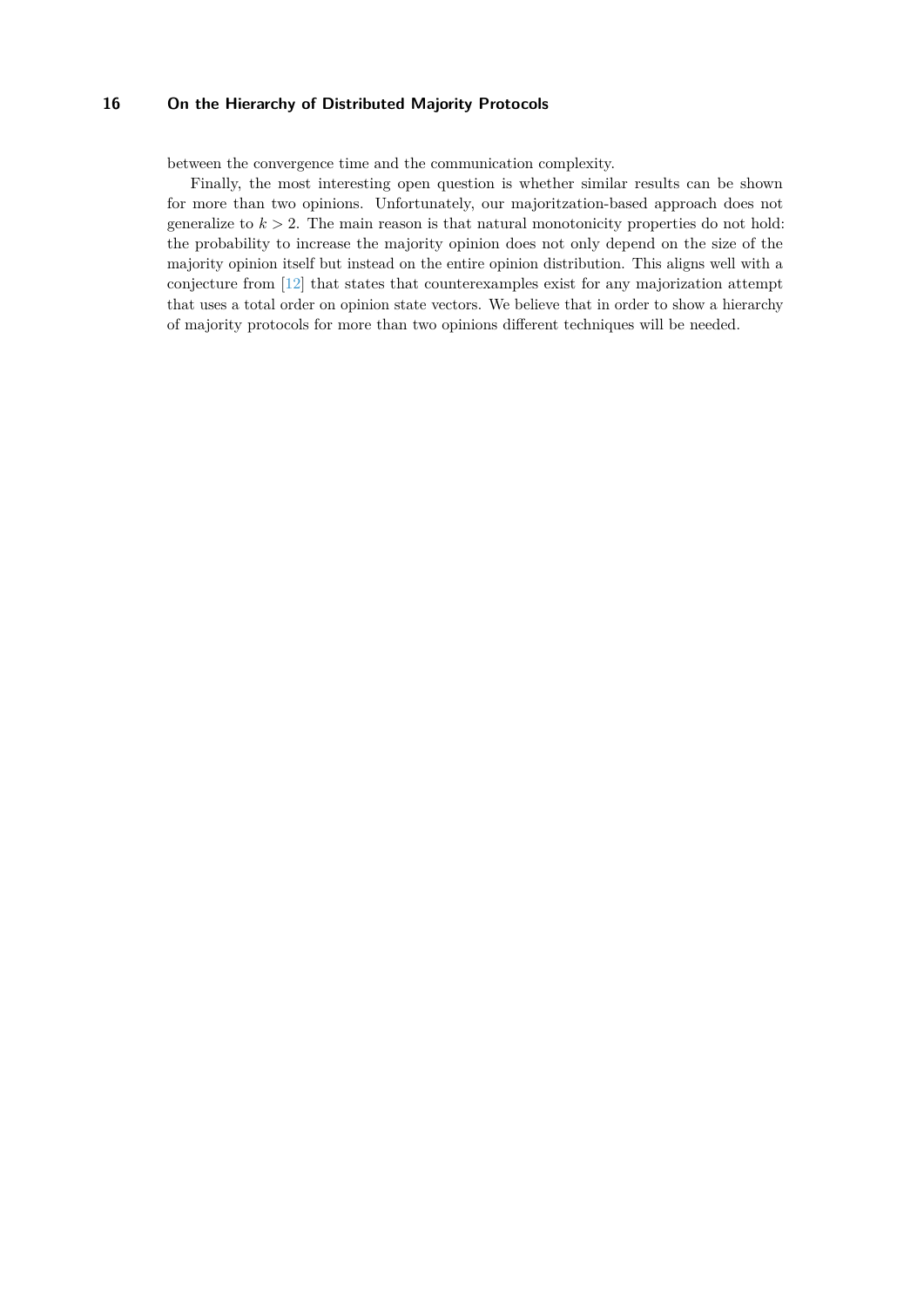### **References**

- <span id="page-16-7"></span>[1] D. Alistarh, J. Aspnes, D. Eisenstat, R. Gelashvili, and R. L. Rivest. "Time-Space Trade-offs in Population Protocols." In: *Proceedings of the Twenty-Eighth Annual ACM-SIAM Symposium on Discrete Algorithms, SODA 2017*. SIAM, 2017, pp. 2560–2579. doi: [10.1137/1.9781611974782.169](https://doi.org/10.1137/1.9781611974782.169).
- <span id="page-16-8"></span>[2] D. Alistarh, J. Aspnes, and R. Gelashvili. "Space-Optimal Majority in Population Protocols." In: *Proceedings of the Twenty-Ninth Annual ACM-SIAM Symposium on Discrete Algorithms, SODA 2018*. SIAM, 2018, pp. 2221–2239. doi: [10.1137/1.97816](https://doi.org/10.1137/1.9781611975031.144) [11975031.144](https://doi.org/10.1137/1.9781611975031.144).
- <span id="page-16-9"></span>[3] D. Alistarh, R. Gelashvili, and M. Vojnovic. "Fast and Exact Majority in Population Protocols." In: *Proceedings of the 2015 ACM Symposium on Principles of Distributed Computing, PODC 2015*. ACM, 2015, pp. 47–56. doi: [10.1145/2767386.2767429](https://doi.org/10.1145/2767386.2767429).
- <span id="page-16-4"></span>[4] D. Angluin, J. Aspnes, Z. Diamadi, M. J. Fischer, and R. Peralta. "Computation in networks of passively mobile finite-state sensors." In: *Distributed Comput.* 18.4 (2006), pp. 235-253. doi: [10.1007/s00446-005-0138-3](https://doi.org/10.1007/s00446-005-0138-3).
- <span id="page-16-5"></span>[5] D. Angluin, J. Aspnes, and D. Eisenstat. "A simple population protocol for fast robust approximate majority." In: *Distributed Comput.* 21.2 (2008), pp. 87–102. DOI: [10.1007/s00446-008-0059-z](https://doi.org/10.1007/s00446-008-0059-z).
- <span id="page-16-6"></span>[6] G. Bankhamer, P. Berenbrink, F. Biermeier, R. Elsässer, H. Hosseinpour, D. Kaaser, and P. Kling. "Fast Consensus via the Unconstrained Undecided State Dynamics." In: *Proceedings of the 2022 Annual ACM-SIAM Symposium on Discrete Algorithms, SODA 2022.* 2022, pp. 3417-3429. DOI: [10.1137/1.9781611977073.135](https://doi.org/10.1137/1.9781611977073.135).
- <span id="page-16-12"></span>[7] G. Bankhamer, R. Elsässer, D. Kaaser, and M. Krnc. "Positive Aging Admits Fast Asynchronous Plurality Consensus." In: *PODC '20: ACM Symposium on Principles of Distributed Computing. ACM, 2020, pp. 385-394. poi: [10.1145/3382734.3406506](https://doi.org/10.1145/3382734.3406506).*
- <span id="page-16-0"></span>[8] L. Becchetti, A. E. F. Clementi, and E. Natale. "Consensus Dynamics: An Overview." In: *SIGACT News* 51.1 (2020), pp. 58-104. DOI: [10.1145/3388392.3388403](https://doi.org/10.1145/3388392.3388403).
- <span id="page-16-3"></span>[9] L. Becchetti, A. E. F. Clementi, E. Natale, F. Pasquale, and R. Silvestri. "Plurality Consensus in the Gossip Model." In: *Proceedings of the Twenty-Sixth Annual ACM-SIAM Symposium on Discrete Algorithms, SODA 2015*. SIAM, 2015, pp. 371–390. doi: [10.1137/1.9781611973730.27](https://doi.org/10.1137/1.9781611973730.27).
- <span id="page-16-1"></span>[10] L. Becchetti, A. E. F. Clementi, E. Natale, F. Pasquale, R. Silvestri, and L. Trevisan. "Simple dynamics for plurality consensus." In: *Distributed Comput.* 30.4 (2017), pp. 293– 306. doi: [10.1007/s00446-016-0289-4](https://doi.org/10.1007/s00446-016-0289-4).
- <span id="page-16-10"></span>[11] S. Ben-Nun, T. Kopelowitz, M. Kraus, and E. Porat. "An O(log<sup>3</sup>*/*<sup>2</sup> *n*) Parallel Time Population Protocol for Majority with O(log *n*) States." In: *PODC '20: ACM Symposium on Principles of Distributed Computing*. ACM, 2020, pp. 191–199. DOI: [10.1145/3382](https://doi.org/10.1145/3382734.3405747) [734.3405747](https://doi.org/10.1145/3382734.3405747).
- <span id="page-16-2"></span>[12] P. Berenbrink, A. E. F. Clementi, R. Elsässer, P. Kling, F. Mallmann-Trenn, and E. Natale. "Ignore or Comply?: On Breaking Symmetry in Consensus." In: *Proceedings of the ACM Symposium on Principles of Distributed Computing, PODC 2017*. ACM, 2017, pp. 335-344. DOI: [10.1145/3087801.3087817](https://doi.org/10.1145/3087801.3087817).
- <span id="page-16-11"></span>[13] P. Berenbrink, R. Elsässer, T. Friedetzky, D. Kaaser, P. Kling, and T. Radzik. "A Population Protocol for Exact Majority with O(log5/3 n) Stabilization Time and Theta(log n) States." In: *32nd International Symposium on Distributed Computing, DISC 2018*. Vol. 121. LIPIcs. Schloss Dagstuhl - Leibniz-Zentrum für Informatik, 2018, 10:1–10:18. doi: [10.4230/LIPIcs.DISC.2018.10](https://doi.org/10.4230/LIPIcs.DISC.2018.10).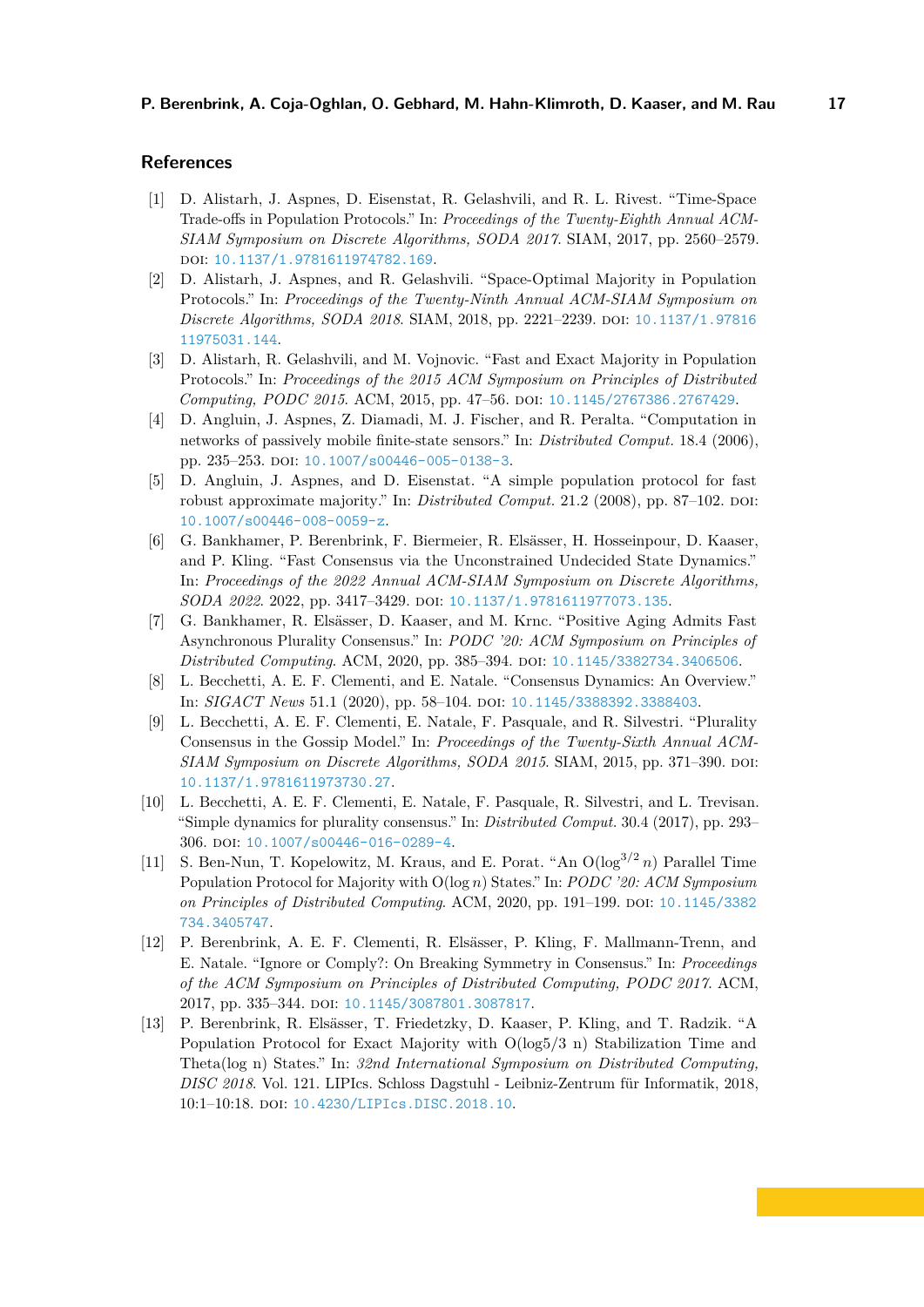- <span id="page-17-9"></span>[14] P. Berenbrink, R. Elsässer, T. Friedetzky, D. Kaaser, P. Kling, and T. Radzik. "Timespace trade-offs in population protocols for the majority problem." In: *Distributed Comput.* 34.2 (2021), pp. 91–111. DOI: [10.1007/s00446-020-00385-0](https://doi.org/10.1007/s00446-020-00385-0).
- <span id="page-17-8"></span>[15] P. Berenbrink, T. Friedetzky, G. Giakkoupis, and P. Kling. "Efficient Plurality Consensus, Or: the Benefits of Cleaning up from Time to Time." In: *43rd International Colloquium on Automata, Languages, and Programming, ICALP 2016*. Vol. 55. LIPIcs. Schloss Dagstuhl - Leibniz-Zentrum für Informatik, 2016, 136:1-136:14. DOI: [10.4230](https://doi.org/10.4230/LIPIcs.ICALP.2016.136) [/LIPIcs.ICALP.2016.136](https://doi.org/10.4230/LIPIcs.ICALP.2016.136).
- <span id="page-17-1"></span>[16] P. Berenbrink, G. Giakkoupis, A. Kermarrec, and F. Mallmann-Trenn. "Bounds on the Voter Model in Dynamic Networks." In: *43rd International Colloquium on Automata, Languages, and Programming, ICALP 2016*. Vol. 55. LIPIcs. Schloss Dagstuhl - Leibniz-Zentrum für Informatik, 2016, 146:1-146:15. DOI: [10.4230/LIPIcs.ICALP.2016.146](https://doi.org/10.4230/LIPIcs.ICALP.2016.146).
- <span id="page-17-10"></span>[17] A. Bilke, C. Cooper, R. Elsässer, and T. Radzik. "Brief Announcement: Population Protocols for Leader Election and Exact Majority with  $O(\log^2 n)$  States and  $O(\log^2 n)$ Convergence Time." In: *Proceedings of the ACM Symposium on Principles of Distributed Computing, PODC 2017*. ACM, 2017, pp. 451–453. doi: [10.1145/3087801.3087858](https://doi.org/10.1145/3087801.3087858).
- <span id="page-17-0"></span>[18] K. Censor-Hillel, B. Haeupler, J. A. Kelner, and P. Maymounkov. "Global computation in a poorly connected world: fast rumor spreading with no dependence on conductance." In: *Proceedings of the 44th Symposium on Theory of Computing Conference, STOC* 2012. ACM, 2012, pp. 961-970. DOI: [10.1145/2213977.2214064](https://doi.org/10.1145/2213977.2214064).
- <span id="page-17-7"></span>[19] A. E. F. Clementi, M. Ghaffari, L. Gualà, E. Natale, F. Pasquale, and G. Scornavacca. "A Tight Analysis of the Parallel Undecided-State Dynamics with Two Colors." In: *43rd International Symposium on Mathematical Foundations of Computer Science, MFCS 2018*. Vol. 117. LIPIcs. Schloss Dagstuhl - Leibniz-Zentrum für Informatik, 2018, 28:1–28:15. doi: [10.4230/LIPIcs.MFCS.2018.28](https://doi.org/10.4230/LIPIcs.MFCS.2018.28).
- <span id="page-17-11"></span>[20] A. Condon, M. Hajiaghayi, D. G. Kirkpatrick, and J. Manuch. "Approximate majority analyses using tri-molecular chemical reaction networks." In: *Nat. Comput.* 19.1 (2020), pp. 249-270. poi: [10.1007/s11047-019-09756-4](https://doi.org/10.1007/s11047-019-09756-4).
- <span id="page-17-3"></span>[21] C. Cooper, R. Elsässer, H. Ono, and T. Radzik. "Coalescing random walks and voting on graphs." In: *ACM Symposium on Principles of Distributed Computing, PODC '12*. ACM, 2012, pp. 47–56. doi: [10.1145/2332432.2332440](https://doi.org/10.1145/2332432.2332440).
- <span id="page-17-2"></span>[22] C. Cooper, R. Elsässer, and T. Radzik. "The Power of Two Choices in Distributed Voting." In: *Automata, Languages, and Programming - 41st International Colloquium, ICALP 2014*. Vol. 8573. Lecture Notes in Computer Science. Springer, 2014, pp. 435– 446. doi: [10.1007/978-3-662-43951-7\\_37](https://doi.org/10.1007/978-3-662-43951-7_37).
- <span id="page-17-4"></span>[23] C. Cooper, R. Elsässer, T. Radzik, N. Rivera, and T. Shiraga. "Fast Consensus for Voting on General Expander Graphs." In: *Distributed Computing - 29th International Symposium, DISC 2015*. Vol. 9363. Lecture Notes in Computer Science. Springer, 2015, pp. 248–262. poi: [10.1007/978-3-662-48653-5\\_17](https://doi.org/10.1007/978-3-662-48653-5_17).
- <span id="page-17-5"></span>[24] C. Cooper, T. Radzik, N. Rivera, and T. Shiraga. "Fast Plurality Consensus in Regular Expanders." In: *31st International Symposium on Distributed Computing, DISC 2017*. Vol. 91. LIPIcs. Schloss Dagstuhl - Leibniz-Zentrum für Informatik, 2017, 13:1–13:16. doi: [10.4230/LIPIcs.DISC.2017.13](https://doi.org/10.4230/LIPIcs.DISC.2017.13).
- <span id="page-17-6"></span>[25] B. Doerr, L. A. Goldberg, L. Minder, T. Sauerwald, and C. Scheideler. "Stabilizing consensus with the power of two choices." In: *SPAA 2011: Proceedings of the 23rd Annual ACM Symposium on Parallelism in Algorithms and Architectures*. ACM, 2011, pp. 149-158. doi: [10.1145/1989493.1989516](https://doi.org/10.1145/1989493.1989516).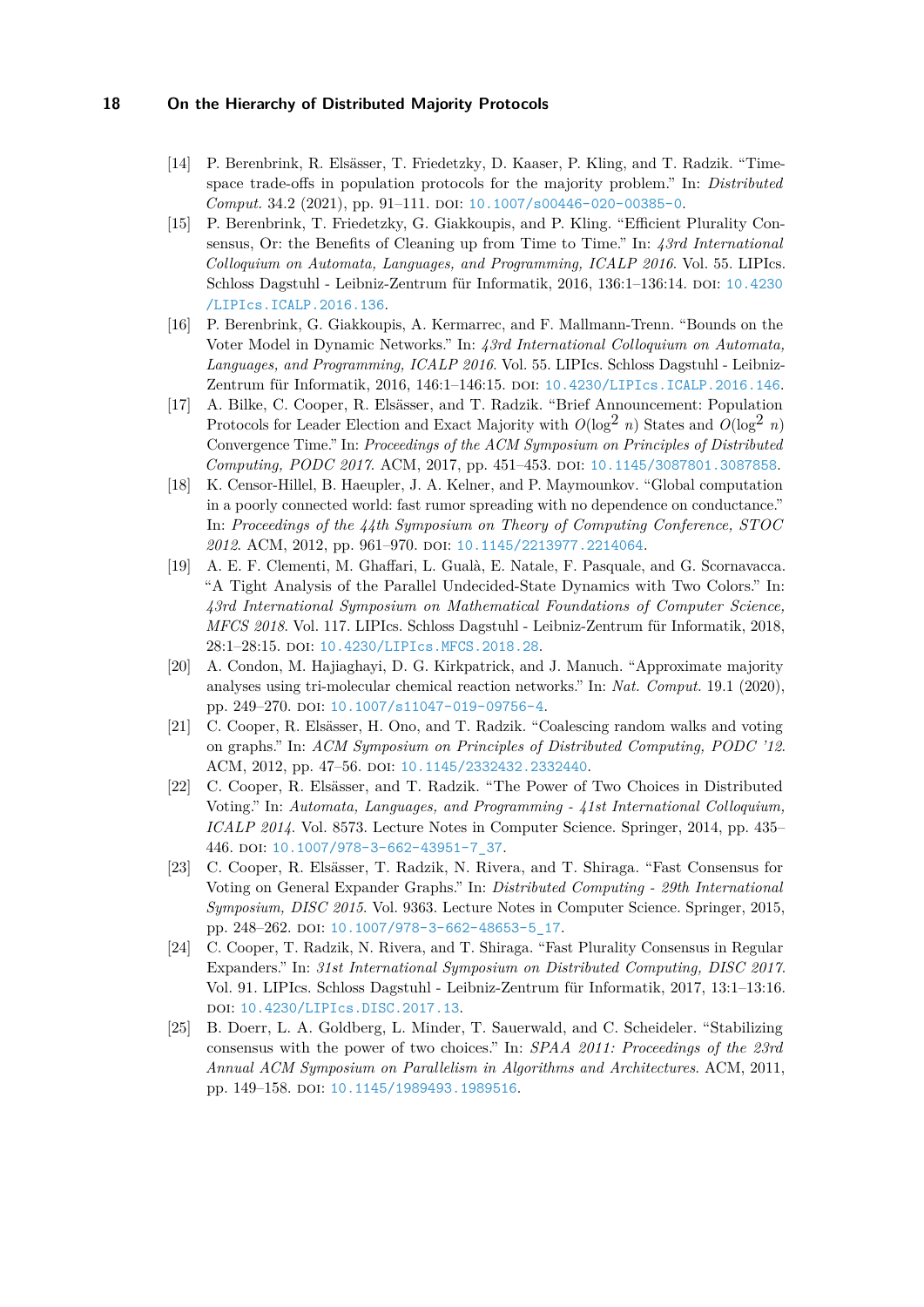- <span id="page-18-12"></span>[26] D. Doty and M. Eftekhari. "Efficient Size Estimation and Impossibility of Termination in Uniform Dense Population Protocols." In: *Proceedings of the 2019 ACM Symposium on Principles of Distributed Computing, PODC 2019.* ACM, 2019, pp. 34–42. DOI: [10.1145/3293611.3331627](https://doi.org/10.1145/3293611.3331627).
- <span id="page-18-6"></span>[27] D. Doty, M. Eftekhari, L. Gasieniec, E. E. Severson, G. Stachowiak, and P. Uznanski. "A time and space optimal stable population protocol solving exact majority." In: *CoRR* abs/2106.10201 (2021). To appear in proceedings of the 62nd Annual IEEE Symposium on Foundations of Computer Science (FOCS). arXiv: [2106.10201](https://arxiv.org/abs/2106.10201).
- <span id="page-18-7"></span>[28] D. Doty and D. Soloveichik. "Stable leader election in population protocols requires linear time." In: *Distributed Comput.* 31.4 (2018), pp. 257–271. pol: [10.1007/s00446-](https://doi.org/10.1007/s00446-016-0281-z) [016-0281-z](https://doi.org/10.1007/s00446-016-0281-z).
- <span id="page-18-8"></span>[29] M. Draief and M. Vojnovic. "Convergence Speed of Binary Interval Consensus." In: *SIAM J. Control. Optim.* 50.3 (2012), pp. 1087–1109. doi: [10.1137/110823018](https://doi.org/10.1137/110823018).
- <span id="page-18-4"></span>[30] R. Elsässer, T. Friedetzky, D. Kaaser, F. Mallmann-Trenn, and H. Trinker. "Brief Announcement: Rapid Asynchronous Plurality Consensus." In: *Proceedings of the ACM Symposium on Principles of Distributed Computing, PODC 2017*. ACM, 2017, pp. 363– 365. doi: [10.1145/3087801.3087860](https://doi.org/10.1145/3087801.3087860).
- <span id="page-18-13"></span>[31] W. Feller. *An Introduction to Probability Theory and Its Applications*. 3rd. Vol. 1. Wiley, 2008.
- <span id="page-18-1"></span>[32] P. Fraigniaud and E. Natale. "Noisy rumor spreading and plurality consensus." In: *Distributed Comput.* 32.4 (2019), pp. 257–276. DOI: [10.1007/s00446-018-0335-5](https://doi.org/10.1007/s00446-018-0335-5).
- <span id="page-18-11"></span>[33] L. Gasieniec, D. D. Hamilton, R. Martin, P. G. Spirakis, and G. Stachowiak. "Deterministic Population Protocols for Exact Majority and Plurality." In: *20th International Conference on Principles of Distributed Systems, OPODIS 2016*. Vol. 70. LIPIcs. Schloss Dagstuhl - Leibniz-Zentrum für Informatik, 2016, 14:1-14:14. DOI: [10.4230/LIPIcs](https://doi.org/10.4230/LIPIcs.OPODIS.2016.14) [.OPODIS.2016.14](https://doi.org/10.4230/LIPIcs.OPODIS.2016.14).
- <span id="page-18-0"></span>[34] M. Ghaffari and J. Lengler. "Nearly-Tight Analysis for 2-Choice and 3-Majority Consensus Dynamics." In: *Proceedings of the 2018 ACM Symposium on Principles of Distributed Computing, PODC 2018*. ACM, 2018, pp. 305–313.
- <span id="page-18-5"></span>[35] M. Ghaffari and M. Parter. "A Polylogarithmic Gossip Algorithm for Plurality Consensus." In: *Proceedings of the 2016 ACM Symposium on Principles of Distributed Computing, PODC 2016*. ACM, 2016, pp. 117–126. doi: [10.1145/2933057.2933097](https://doi.org/10.1145/2933057.2933097).
- <span id="page-18-2"></span>[36] Y. Hassin and D. Peleg. "Distributed Probabilistic Polling and Applications to Proportionate Agreement." In: *Inf. Comput.* 171.2 (2001), pp. 248–268. pol: [10.1006/inco.2](https://doi.org/10.1006/inco.2001.3088) [001.3088](https://doi.org/10.1006/inco.2001.3088).
- <span id="page-18-3"></span>[37] V. Kanade, F. Mallmann-Trenn, and T. Sauerwald. "On coalescence time in graphs: When is coalescing as fast as meeting?: Extended Abstract." In: *Proceedings of the Thirtieth Annual ACM-SIAM Symposium on Discrete Algorithms, SODA 2019*. SIAM, 2019, pp. 956-965. poi: [10.1137/1.9781611975482.59](https://doi.org/10.1137/1.9781611975482.59).
- <span id="page-18-9"></span>[38] A. Kosowski and P. Uznanski. "Brief Announcement: Population Protocols Are Fast." In: *Proceedings of the 2018 ACM Symposium on Principles of Distributed Computing, PODC 2018*. ACM, 2018, pp. 475–477.
- <span id="page-18-14"></span>[39] J. Lengler. "Drift Analysis." In: *Theory of Evolutionary Computation: Recent Developments in Discrete Optimization*. Ed. by B. Doerr and F. Neumann. Springer, 2020, pp. 89-131. doi: [10.1007/978-3-030-29414-4\\_2](https://doi.org/10.1007/978-3-030-29414-4_2).
- <span id="page-18-10"></span>[40] G. B. Mertzios, S. E. Nikoletseas, C. L. Raptopoulos, and P. G. Spirakis. "Determining Majority in Networks with Local Interactions and Very Small Local Memory." In: *Automata, Languages, and Programming - 41st International Colloquium, ICALP*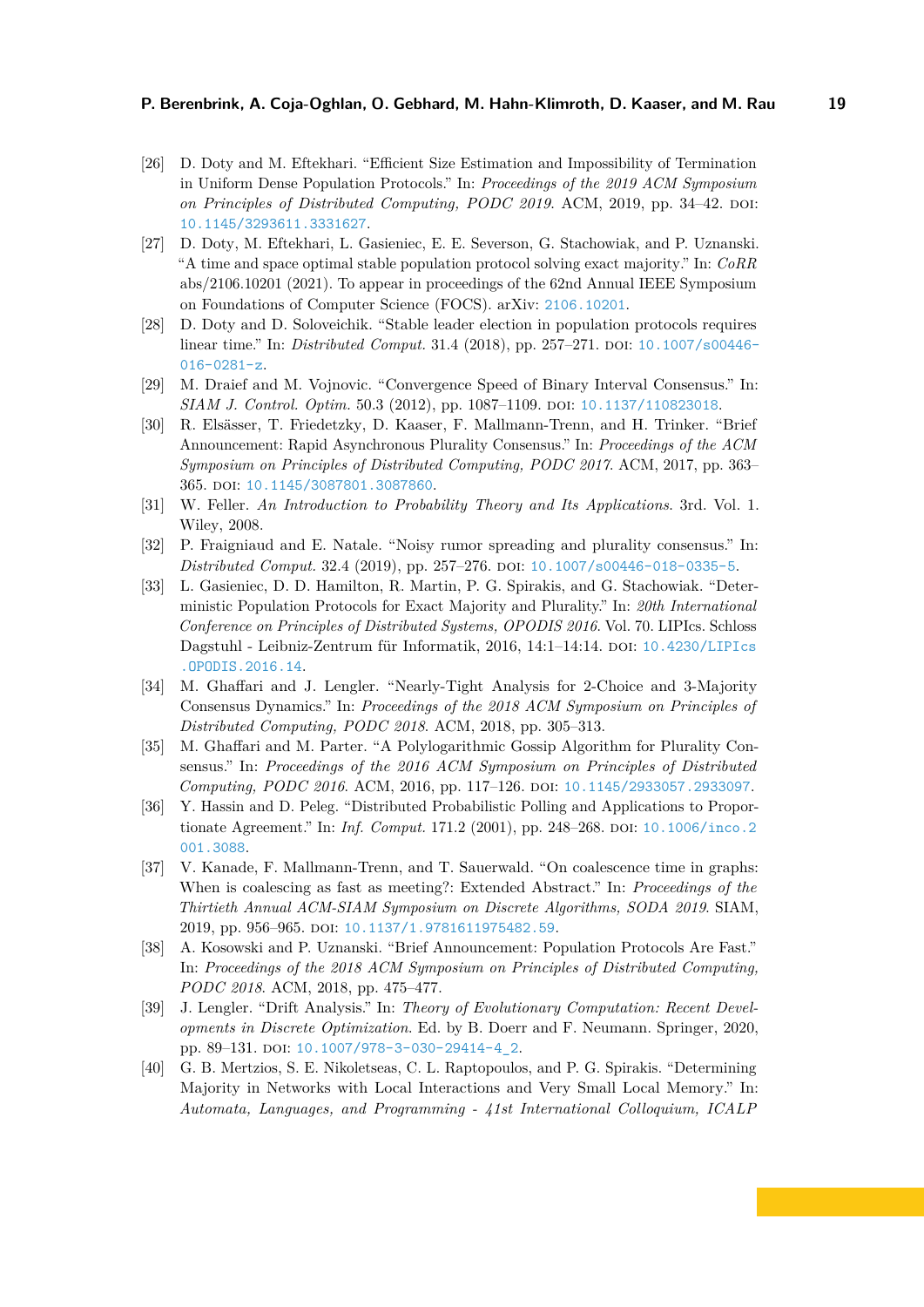2014. Vol. 8572. Lecture Notes in Computer Science. Springer, 2014, pp. 871–882. poi: [10.1007/978-3-662-43948-7\\_72](https://doi.org/10.1007/978-3-662-43948-7_72).

- <span id="page-19-2"></span>[41] Y. Mocquard, E. Anceaume, J. Aspnes, Y. Busnel, and B. Sericola. "Counting with Population Protocols." In: *14th IEEE International Symposium on Network Computing and Applications, NCA 2015.* IEEE Computer Society, 2015, pp. 35–42. DOI: [10.1109](https://doi.org/10.1109/NCA.2015.35) [/NCA.2015.35](https://doi.org/10.1109/NCA.2015.35).
- <span id="page-19-0"></span>[42] T. Nakata, H. Imahayashi, and M. Yamashita. "A probabilistic local majority polling game on weighted directed graphs with an application to the distributed agreement problem." In: *Networks* 35.4 (2000), pp. 266-273. DOI: [10.1002/1097-0037\(200007\)3](https://doi.org/10.1002/1097-0037(200007)35:4<266::AID-NET5>3.0.CO;2-4) [5:4<266::AID-NET5>3.0.CO;2-4](https://doi.org/10.1002/1097-0037(200007)35:4<266::AID-NET5>3.0.CO;2-4).
- <span id="page-19-3"></span>[43] E. Natale and I. Ramezani. "On the Necessary Memory to Compute the Plurality in Multi-agent Systems." In: *Algorithms and Complexity - 11th International Conference, CIAC 2019*. Vol. 11485. Lecture Notes in Computer Science. Springer, 2019, pp. 323–338. DOI: [10.1007/978-3-030-17402-6\\_27](https://doi.org/10.1007/978-3-030-17402-6_27).
- <span id="page-19-1"></span>[44] G. Schoenebeck and F. Yu. "Consensus of Interacting Particle Systems on Erdös-Rényi Graphs." In: *Proceedings of the Twenty-Ninth Annual ACM-SIAM Symposium on Discrete Algorithms, SODA 2018.* SIAM, 2018, pp. 1945–1964. DOI: [10.1137/1.97816](https://doi.org/10.1137/1.9781611975031.127) [11975031.127](https://doi.org/10.1137/1.9781611975031.127).
- <span id="page-19-4"></span>[45] V. Strassen. "The existence of probability measures with given marginals." In: *The Annals of Mathematical Statistics* 36.2 (1965), pp. 423–439.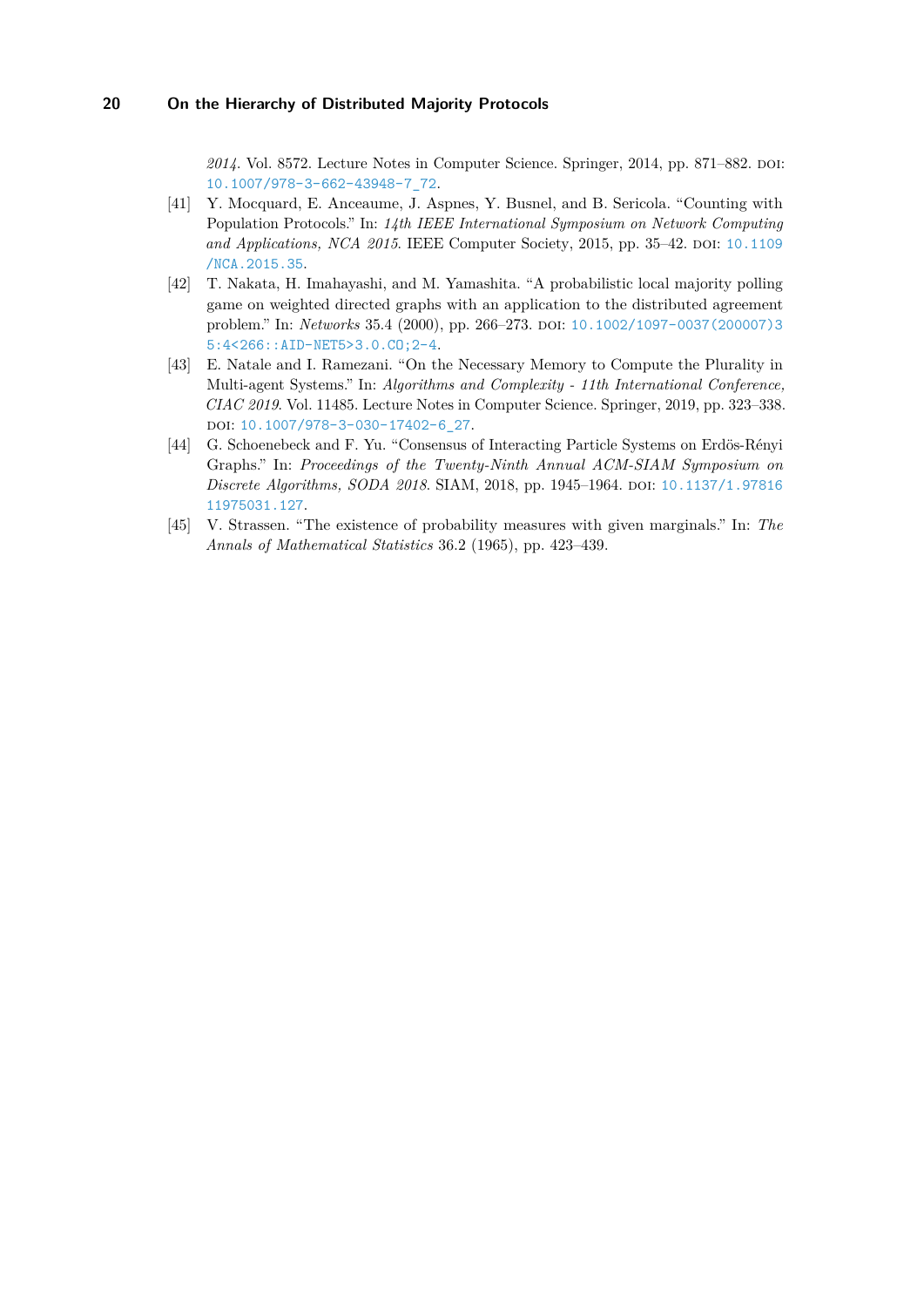### <span id="page-20-1"></span><span id="page-20-0"></span>**A.1 Proof of [Lemma 5](#page-6-3)**

**Lemma 5.** We find for  $P_{2j}$  and  $P_{2j+1}$  the following. Let  $X_t$  denote the number of agents *with majority opinion at time t. If*  $s > s'$ , *then for all*  $d \in \{0, 1, ..., n\}$ 

$$
\Pr[X_{t+1} \ge d \mid X_t = s] \ge \Pr[X_{t+1} \ge d \mid X_t = s'].
$$

**Proof.** If  $s \geq s' + 2$ , this is immediate. Indeed, we find

 $Pr[X_{t+1} \ge s-1 | X_t = s] = 1$  and  $Pr[X_{t+1} \le s-1 | X_t = s'] = 1$ 

in this case. If, on the other hand,  $s = s' + 1$ , it is a sufficient condition that

$$
\Pr[X_{t+1} = s+1 | X_t = s] + \Pr[X_{t+1} = s | X_t = s] \ge \Pr[X_{t+1} = s | X_t = s-1]
$$

or, equivalently,

$$
1 - \Pr[X_{t+1} = s - 1 \mid X_t = s] \ge \Pr[X_{t+1} = s \mid X_t = s - 1].
$$

We start with  $P_{2j+1}$ . Here, we find

$$
1 - \Pr[X_{t+1} = s - 1 \mid X_t = s] = 1 - \frac{s}{n} \Pr\Big[\text{Bin}\Big(2j + 1, \frac{s}{n}\Big) \le j\Big]
$$

and

$$
\Pr[X_{t+1} = s | X_t = s - 1] \\
= \left(1 - \frac{s - 1}{n}\right) \Pr\left[\text{Bin}\left(2j + 1, \frac{s - 1}{n}\right) \ge j + 1\right] \\
= \left(1 - \frac{s - 1}{n}\right) \left(1 - \Pr\left[\text{Bin}\left(2j + 1, \frac{s - 1}{n}\right) \le j\right]\right) \\
= 1 - \frac{s - 1}{n} - \Pr\left[\text{Bin}\left(2j + 1, \frac{s - 1}{n}\right) \le j\right] + \frac{s - 1}{n} \Pr\left[\text{Bin}\left(2j + 1, \frac{s - 1}{n}\right) \le j\right].
$$

It therefore suffices to prove that

<span id="page-20-2"></span>
$$
s \Pr\left[\text{Bin}\left(2j+1,\frac{s}{n}\right) \le j\right]
$$
\n
$$
\le (s-1) + n \Pr\left[\text{Bin}\left(2j+1,\frac{s-1}{n}\right) \le j\right] - (s-1) \Pr\left[\text{Bin}\left(2j+1,\frac{s-1}{n}\right) \le j\right]
$$
\n(3)

We have

$$
s\Pr\Bigl[\mathrm{Bin}\Bigl(2j+1,\frac{s}{n}\Bigr)\leq j\Bigr]\leq n\Pr\biggl[\mathrm{Bin}\biggl(2j+1,\frac{s-1}{n}\biggr)\leq j\Bigr]
$$

since  $s \leq n$  and because of the monotonicity of the Binomial distribution with respect to the success rate. Furthermore,

$$
(s-1) + n \Pr\left[\text{Bin}\left(2j+1, \frac{s-1}{n}\right) \le j\right] - (s-1) \Pr\left[\text{Bin}\left(2j+1, \frac{s-1}{n}\right) \le j\right]
$$

$$
\ge n \Pr\left[\text{Bin}\left(2j+1, \frac{s-1}{n}\right) \le j\right].
$$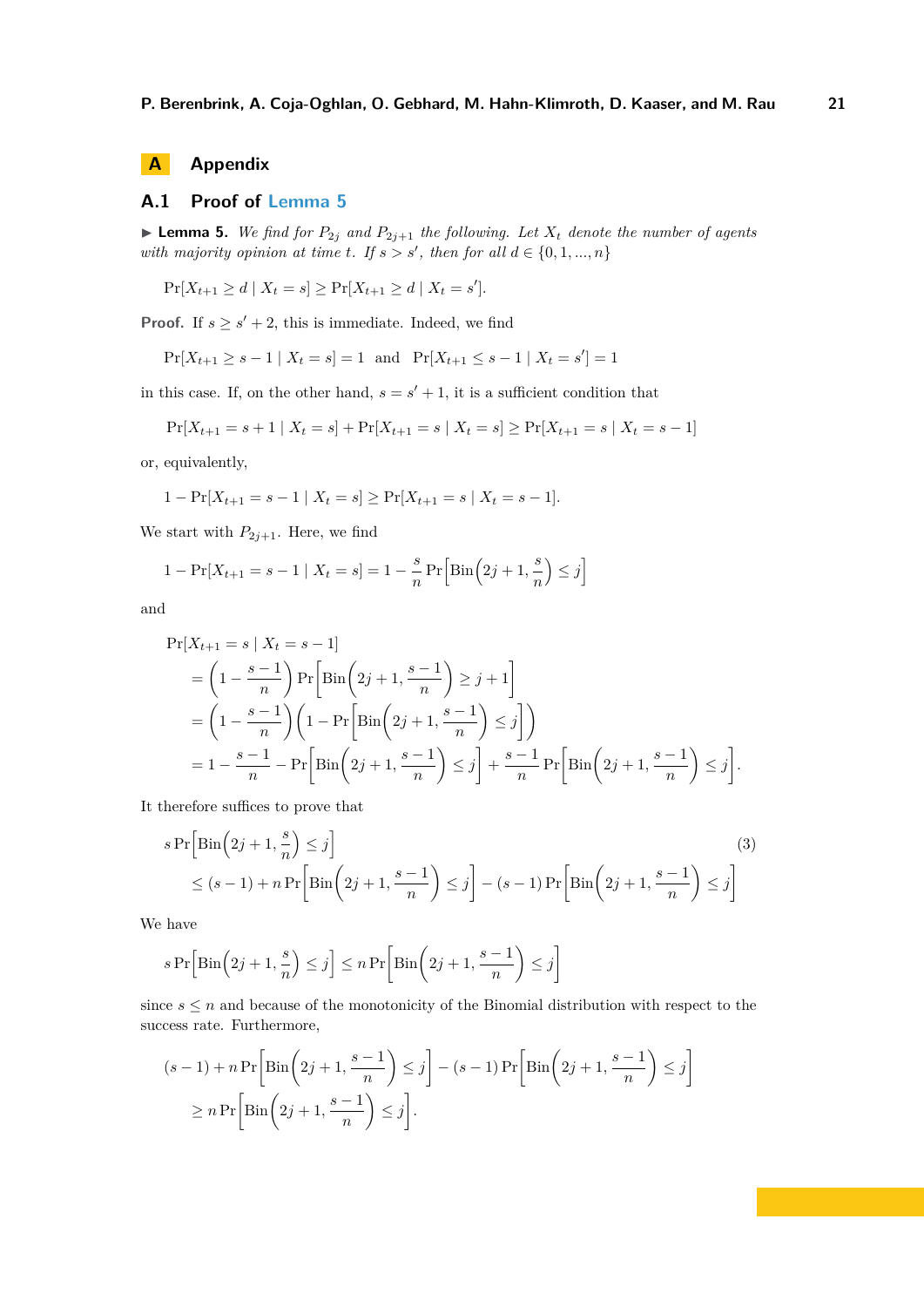This verifies [\(3\)](#page-20-2). The calculus for  $P_{2j}$  is similar. Here, we find

$$
1 - \Pr[X_{t+1} = s - 1 | X_t = s]
$$
  
=  $1 - \frac{s}{n} \left( \Pr\left[\text{Bin}\left(2j, \frac{s}{n}\right) \le j - 1\right] + \frac{1}{2} \Pr\left[\text{Bin}\left(2j, \frac{s}{n}\right) = j\right] \right).$ 

Moreover,

$$
\Pr[X_{t+1} = s \mid X_t = s-1]
$$
\n
$$
= \left(1 - \frac{s-1}{n}\right) \left( \Pr\left[\text{Bin}\left(2j, \frac{s-1}{n}\right) \ge j+1\right] + \frac{1}{2} \Pr\left[\text{Bin}\left(2j, \frac{s-1}{n}\right) = j\right] \right)
$$
\n
$$
= \left(1 - \frac{s-1}{n}\right) \left(1 - \Pr\left[\text{Bin}\left(2j, \frac{s-1}{n}\right) \le j-1\right] - \frac{1}{2} \Pr\left[\text{Bin}\left(2j, \frac{s-1}{n}\right) = j\right] \right).
$$

Therefore, it suffices to prove

<span id="page-21-1"></span>
$$
s\left(\Pr\left[\text{Bin}\left(2j,\frac{s}{n}\right) \leq j-1\right] + \frac{1}{2}\Pr\left[\text{Bin}\left(2j,\frac{s}{n}\right)\right]\right) \leq n\left(\Pr\left[\text{Bin}\left(2j,\frac{s-1}{n}\right) \leq j-1\right] + \frac{1}{2}\Pr\left[\text{Bin}\left(2j,\frac{s-1}{n}\right) = j\right]\right) + (s-1)\left(1 - \Pr\left[\text{Bin}\left(2j,\frac{s-1}{n}\right) \leq j-1\right] - \frac{1}{2}\Pr\left[\text{Bin}\left(2j,\frac{s-1}{n}\right) = j\right]\right).
$$
\n(4)

Clearly,

$$
1 - \Pr\left[\text{Bin}\left(2j, \frac{s-1}{n}\right) \le j-1\right] - \frac{1}{2} \Pr\left[\text{Bin}\left(2j, \frac{s-1}{n}\right) = j\right] > 0
$$

by the definition of the Binomial distribution, and as  $s \leq n$  we find by the monotonicity of the Binomial distribution

$$
s\left(\Pr\left[\text{Bin}\left(2j, \frac{s}{n}\right) \leq j-1\right] + \frac{1}{2}\Pr\left[\text{Bin}\left(2j, \frac{s}{n}\right)\right]\right) \\ \leq n\left(\Pr\left[\text{Bin}\left(2j, \frac{s-1}{n}\right) \leq j-1\right] + \frac{1}{2}\Pr\left[\text{Bin}\left(2j, \frac{s-1}{n}\right) = j\right]\right).
$$

Therefore,  $(4)$  follows.

## <span id="page-21-0"></span>**A.2 Proof of [Lemma 7](#page-6-0)**

**Example 7.** Let *x* be an agent that is updated in the next step,  $x_t^{(k)}$  its opinion in process  $P_k$  *at time*  $t, s \in [n]$  *and*  $\alpha = \frac{s}{n}$ *. It holds that* 

$$
\Pr\left[x_{t+1}^{(2j+1)} = a \mid x_t^{(2j+1)} = b, X_t^{(2j+1)} = s\right]
$$
  
= 
$$
\Pr\left[x_{t+1}^{(2j)} = a \mid x_t^{(2j)} = b, X_t^{(2j)} = s\right] + \frac{(2\alpha - 1)}{2} {2j \choose j} \alpha^j (1 - \alpha)^j
$$

*and*

$$
\Pr\left[x_{t+1}^{(2j+1)} = b \middle| x_t^{(2j+1)} = a, X_t^{(2j+1)} = s\right]
$$
  
= 
$$
\Pr\left[x_{t+1}^{(2j)} = b \middle| x_t^{(2j)} = a, X_t^{(2j)} = s\right] - \frac{(2\alpha - 1)}{2} {2j \choose j} \alpha^j (1 - \alpha)^j.
$$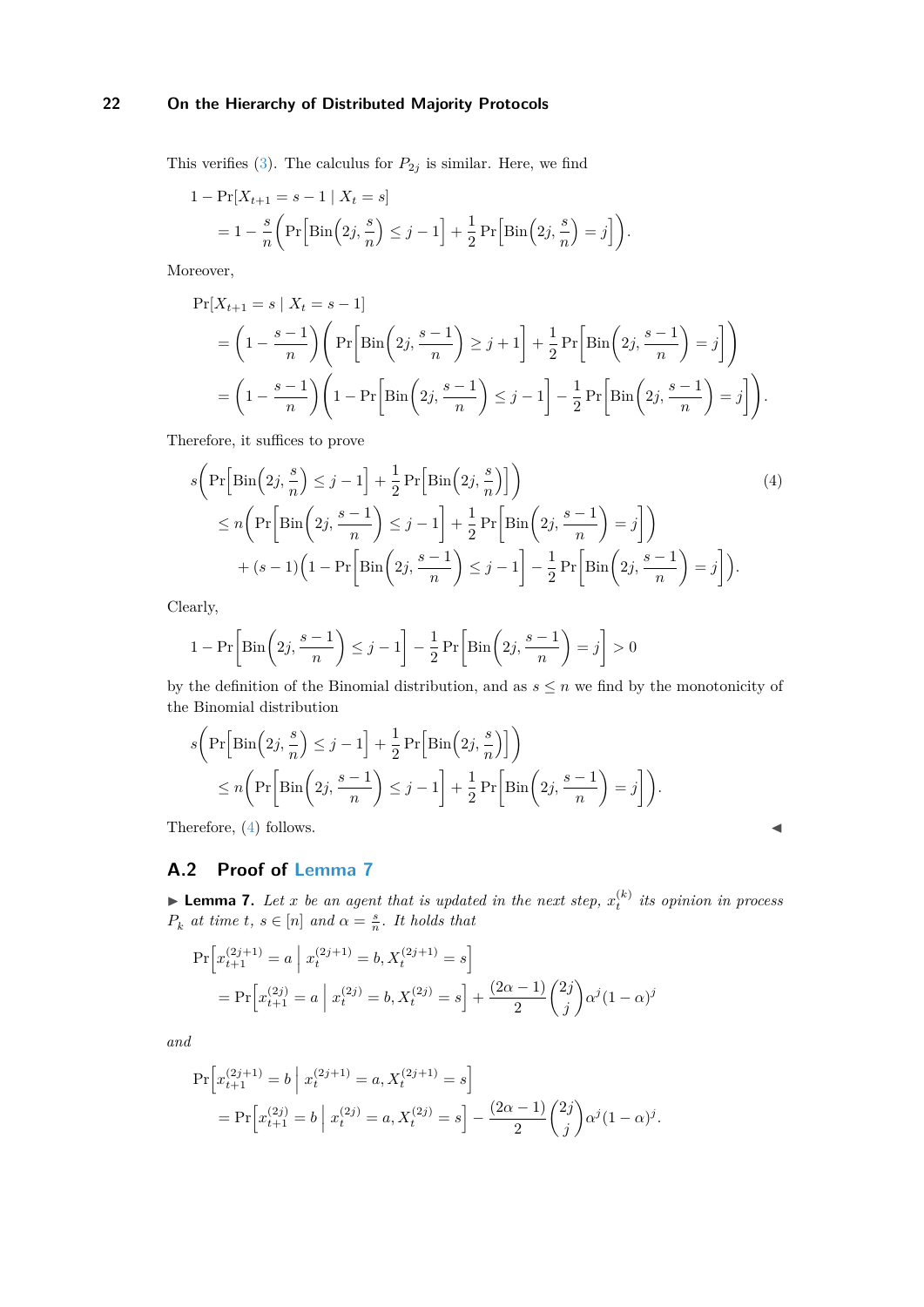**Proof.** To compare the processes  $P_{2j+1}$  and  $P_{2j}$  in the other cases, we couple the processes such that the first  $2j - 1$  draws are the same in both processes and for the process  $P_{2j}$ we draw one more agent in a second step. Depending on how many agents with majority opinion have been drawn in the first step, the results of the two processes might differ. We summarized the cases that can occur in a decision tree, see [Figure 1.](#page-6-1) The cases where the two process have a different outcome are highlighted in red and green.

If we draw *j* agents with majority opinion in the first step, decide to keep the non-majority opinion in the first process, and draw one more majority agent in the last step,  $x_t^{(2j+1)}$ changes to *a* in process  $P_{2j+1}$  but not in process  $P_{2j}$ . The probability that this case occur is given by

$$
\binom{2j}{j}\alpha^j(1-\alpha)^j\cdot\frac{1}{2}\cdot\alpha = \binom{2j}{j}\frac{\alpha^{j+1}(1-\alpha)^j}{2}.
$$

On the other hand, if we draw *j* agents with majority opinion, decide to change to the majority opinion in  $P_{2j}$ , and draw one more agent with non-majority opinion in the second step,  $x_t^{(2j+1)}$  changes to *a* for process  $P_{2j}$  but not for process  $P_{2j+1}$ . The probability that this case occur is given by

*.*

$$
\binom{2j}{j} \alpha^j (1-\alpha)^j \cdot \frac{1}{2} \cdot (1-\alpha) = \binom{2j}{j} \frac{\alpha^j (1-\alpha)^{j+1}}{2}
$$

As a consequence, it holds that

$$
\Pr\left[x_{t+1}^{(2j+1)} = a \middle| x_t^{(2j+1)} = b, X_t^{(2j+1)} = s\right]
$$
  
= 
$$
\Pr\left[x_{t+1}^{(2j)} = a \middle| x_t^{(2j)} = b, X_t^{(2j)} = s\right] + {2j \choose j} \frac{\alpha^{j+1} (1-\alpha)^j}{2} - {2j \choose j} \frac{\alpha^j (1-\alpha)^{j+1}}{2}
$$
  
= 
$$
\Pr\left[x_{t+1}^{(2j)} = a \middle| x_t^{(2j)} = b, X_t^{(2j)} = s\right] + \frac{(2\alpha - 1)}{2} {2j \choose j} \alpha^j (1-\alpha)^j.
$$

Note that since  $\alpha \geq \frac{1}{2}$  because  $s \geq n/2$  it holds that  $(2\alpha - 1) \geq 0$ .

Similarly, when comparing the probabilities for an agent with majority opinion *a* to change to the non-majority opinion *b*, we deduce from the tree the following: The probability that  $x_t^{(2j+1)}$  changes to *b* in  $P_{2j+1}$  but not for process  $P_{2j}$  is given by

$$
\binom{2j}{j}\alpha^j(1-\alpha)^j\cdot\frac{1}{2}\cdot(1-\alpha)=\binom{2j}{j}\frac{\alpha^j(1-\alpha)^{j+1}}{2}.
$$

On the other hand, the probability that  $x_t^{(2j+1)}$  stays *a* in  $P_{2j+1}$  but not in process  $P_{2j}$  is given by

$$
\binom{2j}{j}\alpha^j(1-\alpha)^j \cdot \frac{1}{2} \cdot \alpha = \binom{2j}{j}\frac{\alpha^{j+1}(1-\alpha)^j}{2}.
$$

As a consequence, it holds that

$$
\Pr\left[x_{t+1}^{(2j+1)} \to b \mid x_t^{(2j+1)} = a, X_t^{(2j+1)} = s\right]
$$
  
= 
$$
\Pr\left[x_{t+1}^{(2j)} \to b \mid x_t^{(2j)} = a, X_t^{(2j)} = s\right] - {2j \choose j} \frac{\alpha^j (1 - \alpha)^{j+1}}{2} + {2j \choose j} \frac{\alpha^{j+1} (1 - \alpha)^j}{2}
$$
  
= 
$$
\Pr\left[x_{t+1}^{(2j)} \to b \mid x_t^{(2j)} = a, X_t^{(2j)} = s\right] - \frac{(2\alpha - 1)}{2} {2j \choose j} \alpha^j (1 - \alpha)^j.
$$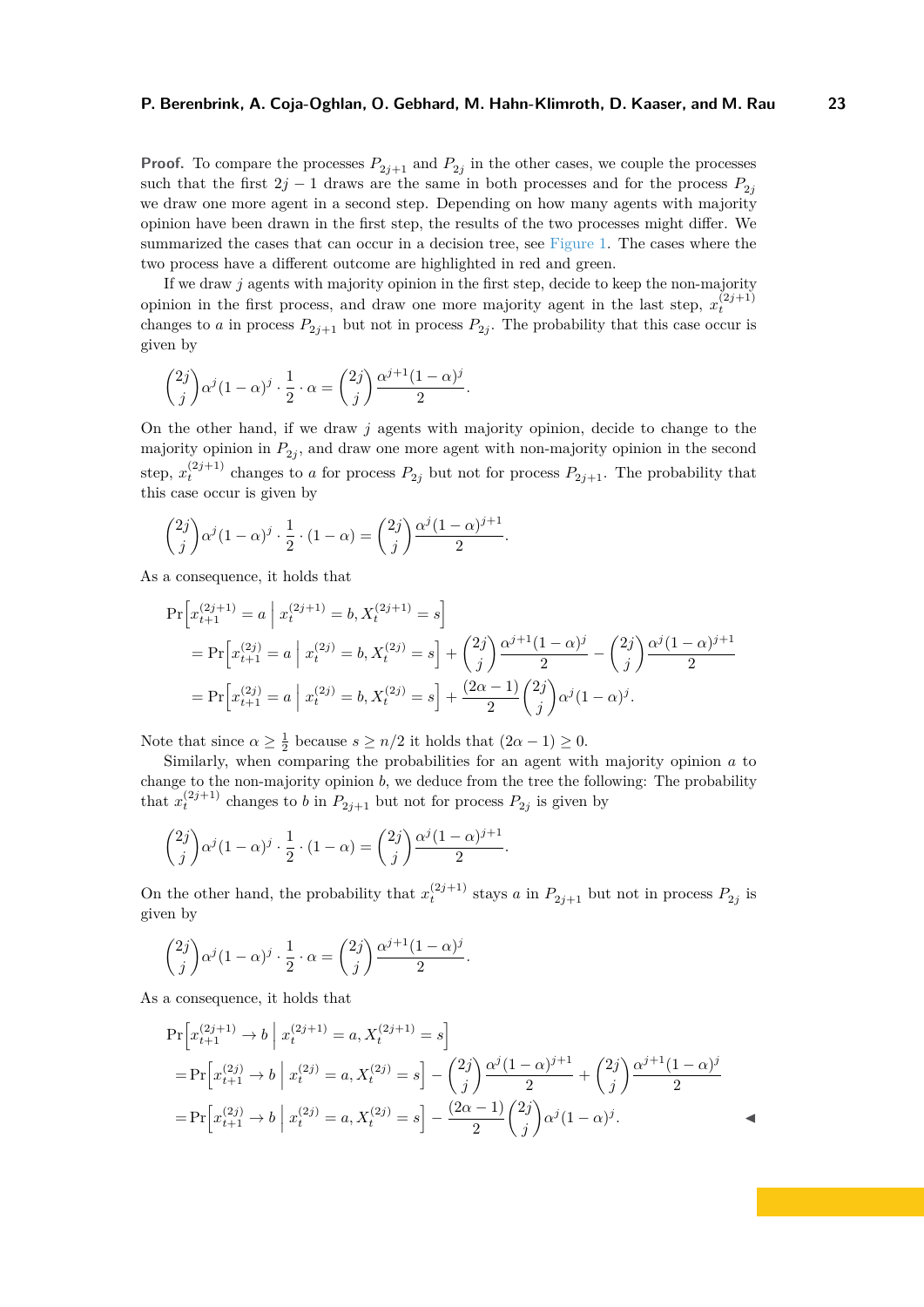### <span id="page-23-0"></span>**A.3 Proof of [Lemma 8](#page-7-1)**

**► Lemma 8.** *For each*  $j \in \mathbb{N}_0$  *and each*  $s \in \mathbb{N}$  *with*  $s > n/2$  *and any*  $d \in [n]$  *it holds that* 

$$
\Pr\Big[X_{t+1}^{(2j+1)} \ge d \; \Big| \; X_t^{(2j+1)} = s\Big] \ge \Pr\Big[X_{t+1}^{(2j)} \ge d \; \Big| \; X_t^{(2j)} = s\Big].
$$

**Proof.** Note that for  $d = s - 1$  it holds that

$$
\Pr\left[X_{t+1}^{(2j+1)} \ge d \mid X_t^{(2j+1)} = s\right] = 1 = \Pr\left[X_{t+1}^{(2j)} \ge d \mid X_t^{(2j)} = s\right]
$$

as well as for  $d = s + 2$  it holds that

$$
\Pr\Big[X_{t+1}^{(2j+1)} \ge d \mid X_t^{(2j+1)} = s\Big] = 0 = \Pr\Big[X_{t+1}^{(2j)} \ge d \mid X_t^{(2j)} = s\Big].
$$

Let us first compare the probabilities that the processes increase the number of agents with majority opinion in the next step. Let  $\alpha = \frac{s}{n}$ . For the majority to increase the agent which is updated has to be an agent with non-majority opinion. The probability to draw an agent with non-majority opinion is given by  $(1 - \alpha)$ . As a consequence, by [Lemma 7](#page-6-0) it holds that

$$
\Pr\left[X_{t+1}^{(2j+1)} = s+1 \middle| X_t^{(2j+1)} = s\right]
$$
  
=  $(1 - \alpha) \Pr\left[x_{t+1}^{(2j+1)} = a \middle| x_t^{(2j+1)} = b, X_t^{(2j+1)} = s\right]$   
=  $\Pr\left[X_{t+1}^{(2j)} = s+1 \middle| X_t^{(2j)} = s\right] + \frac{(2\alpha - 1)}{2} {2j \choose j} \alpha^j (1 - \alpha)^{j+1}.$ 

As a consequence, for  $d = s + 1$  it holds that

$$
\Pr\Big[X_{t+1}^{(2j+1)} \ge d \; \Big| \; X_t^{(2j+1)} = s\Big] \ge \Pr\Big[X_{t+1}^{(2j)} \ge d \; \Big| \; X_t^{(2j)} = s\Big].
$$

Similarly, the number of majority agents only can decrease if the updated agent has the majority opinion. This happens with probability  $\alpha$  and hence

$$
\Pr\left[X_{t+1}^{(2j+1)} = s - 1 \middle| X_t^{(2j+1)} = s\right]
$$
  
=  $\alpha \Pr\left[x_{t+1}^{(2j+1)} = b \middle| x_t^{(2j+1)} = a, X_t^{(2j+1)} = s\right]$   
=  $\Pr\left[X_{t+1}^{(2j)} = s - 1 \middle| X_t^{(2j)} = s\right] - \frac{(2\alpha - 1)}{2} {2j \choose j} \alpha^{j+1} (1 - \alpha)^j.$ 

Since for any process it holds that

$$
\Pr\left[X_{t+1}^{(k)} \ge s \mid X_t^{(k)} = s\right] = 1 - \Pr\left[X_{t+1}^{(k)} = s - 1 \mid X_t^{(k)} = s\right]
$$

and it holds that

$$
\Pr\Big[X_{t+1}^{(2j+1)} = s - 1\;\Big|\;X_t^{(2j+1)} = s\Big] \le \Pr\Big[X_{t+1}^{(2j)} = s - 1\;\Big|\;X_t^{(2j)} = s\Big]
$$

we get for  $d = s$  that

$$
\Pr\Big[X_{t+1}^{(2j+1)} \ge d \; \Big| \; X_t^{(2j+1)} = s\Big] \ge \Pr\Big[X_{t+1}^{(2j)} \ge d \; \Big| \; X_t^{(2j)} = s\Big].
$$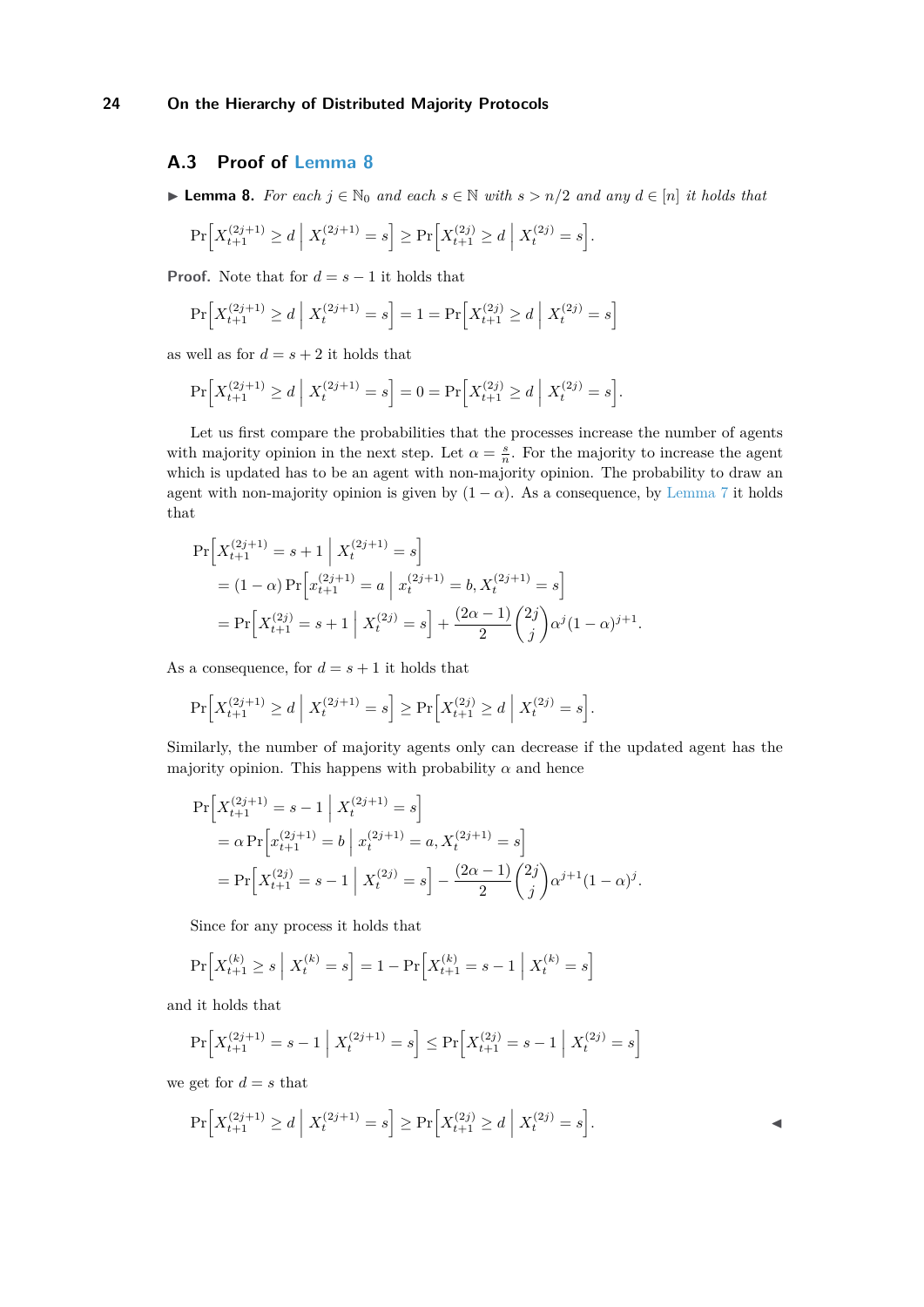### <span id="page-24-0"></span>**A.4 Proof of [Lemma 9](#page-7-0)**

**Lemma 9.** Let *x* be an agent that is updated in the next step,  $x_t^{(k)}$  its opinion in process  $P_k$  *at time t, and*  $s \in [n]$ *. It holds that* 

$$
\Pr\left[x_{t+1}^{(2j-1)} = a \mid x_t^{(2j-1)} = b, X_t^{(2j-1)} = s\right] = \Pr\left[x_{t+1}^{(2j)} = a \mid x_t^{(2j)} = b, X_t^{(2j)} = s\right]
$$

*and*

$$
\Pr\left[x_{t+1}^{(2j-1)}=b \; \middle| \; x_t^{(2j-1)}=a, X_t^{(2j-1)}=s\right] = \Pr\left[x_{t+1}^{(2j)}=b \; \middle| \; x_t^{(2j)}=a, X_t^{(2j)}=s\right].
$$

**Proof.** To compare the processes  $P_{2j-1}$  and  $P_{2j}$  in the other cases, we couple the processes such that the first  $2j - 1$  draws are the same in both processes and for the process  $P_{2j}$ we draw one more agent in a second step. Depending on how many agents with majority opinion have been drawn in the first step, the results of the two processes might differ. We summarized the cases that can occur in a decision tree, see [Figure 1.](#page-6-1) The cases where the two process have a different outcome are highlighted in red and green.

If we draw  $j-1$  agents with majority opinion in the first step, draw one more majority agent in the second step, and decide with probability 1*/*2 to change the opinion of the agent,  $o_t^{(k)}(x)$  changes to *a* in process  $P_{2j}$  but not in process  $P_{2j-1}$ . The probability that this case occur is given by

$$
\binom{2j-1}{j-1} \alpha^{j-1} (1-\alpha)^j \cdot \alpha \cdot \frac{1}{2} = \binom{2j-1}{j} \frac{\alpha^j (1-\alpha)^j}{2}.
$$

On the other hand, if we draw *j* agents with majority opinion, draw one more agent with non-majority opinion in the second step, and decide with probability 1*/*2 to change the opinion of the agent,  $o_t^{(k)}(x)$  changes to *a* for  $k = 2j - 1$  but not for  $k = 2j$ . The probability that this case occur is given by

$$
\binom{2j-1}{j}\alpha^j(1-\alpha)^{j-1}\cdot(1-\alpha)\cdot\frac{1}{2}=\binom{2j-1}{j}\frac{\alpha^j(1-\alpha)^j}{2}.
$$

As a consequence, it holds that

$$
\Pr\left[x_{t+1}^{(2j)} = a \middle| x_t^{(2j)} = b, X_t^{(2j)} = s\right]
$$
  
= 
$$
\Pr\left[x_{t+1}^{(2j-1)} = a \middle| x_t^{(2j-1)} = b, X_t^{(2j-1)} = s\right]
$$
  
+ 
$$
\binom{2j-1}{j} \frac{\alpha^j (1-\alpha)^j}{2} - \binom{2j-1}{j} \frac{\alpha^j (1-\alpha)^j}{2}
$$
  
= 
$$
\Pr\left[x_{t+1}^{(2j-1)} = a \middle| x_t^{(2j-1)} = b, X_t^{(2j-1)} = s\right].
$$

Note that since  $\alpha \geq 0.5$  because  $s \geq n/2$  it holds that  $(2\alpha - 1) \geq 0$ .

Similarly, when comparing the probabilities for an agent with majority opinion *a* to change to the non-majority opinion *b*, we deduce from the tree the following: The probability that  $o_t^{(k)}(x)$  changes to *b* for  $k = 2j$  but not for  $k = 2j - 1$  is given by

$$
\binom{2j-1}{j}\alpha^j(1-\alpha)^{j-1}\cdot(1-\alpha)\cdot\frac{1}{2}=\binom{2j-1}{j}\frac{\alpha^j(1-\alpha)^j}{2}.
$$

On the other hand, the probability that  $o_t^{(k)}(x)$  changes to *b* for  $k = 2j - 1$  but not for  $k = 2j$ is given by

$$
\binom{2j-1}{j-1} \alpha^{j-1} (1-\alpha)^j \cdot \alpha \cdot \frac{1}{2} = \binom{2j-1}{j} \frac{\alpha^j (1-\alpha)^j}{2}.
$$